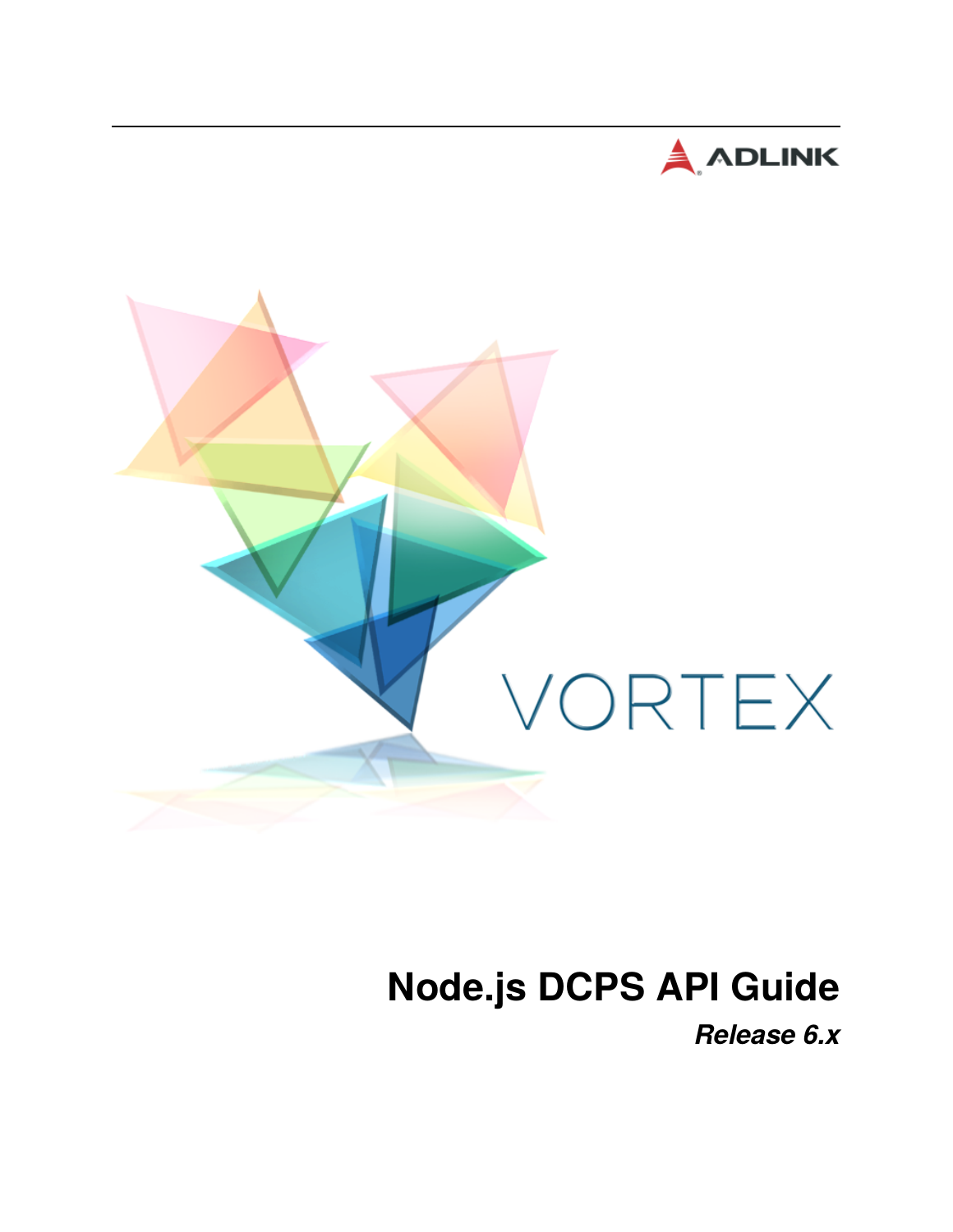# **CONTENTS**

| $\mathbf{1}$            | <b>Preface</b><br>$\mathbf{1}$<br>1.1<br>$\mathbf{1}$<br>1.2<br>1                                                                                                                                                                                                               |  |  |  |  |
|-------------------------|---------------------------------------------------------------------------------------------------------------------------------------------------------------------------------------------------------------------------------------------------------------------------------|--|--|--|--|
| $\mathbf{2}$            | <b>Introduction</b><br>2.1                                                                                                                                                                                                                                                      |  |  |  |  |
| $3^{\circ}$             | $\overline{\mathbf{4}}$<br><b>Installation</b><br>$\overline{4}$<br>3.1<br>$\overline{4}$<br>3.1.1<br>3.1.2<br>$\overline{4}$<br>$\overline{4}$<br>3.1.2.1<br>5<br>3.2<br>5<br>3.3<br>3.4<br>6                                                                                  |  |  |  |  |
| $\overline{\mathbf{4}}$ | $\overline{7}$<br><b>Examples</b><br>$\overline{7}$<br>4.1<br>$\overline{7}$<br>4.1.1<br>8<br>4.1.2<br>8<br>4.2                                                                                                                                                                 |  |  |  |  |
| 5                       | $\overline{9}$<br><b>Node.js API for Vortex DDS</b><br>9<br>5.1<br>5.1.1<br>10<br>5.1.2<br>10<br>5.1.3<br>10<br>10<br>5.1.4<br>11<br>5.2<br>12<br>5.3<br>13<br>5.4<br>5.5<br>14<br>15<br>5.6<br>15<br>5.7<br>16<br>5.7.1<br>17<br>5.7.2<br>18<br>5.8<br>5.9<br>18<br>20<br>5.10 |  |  |  |  |

#### **[6 Listener](#page-23-0) 21**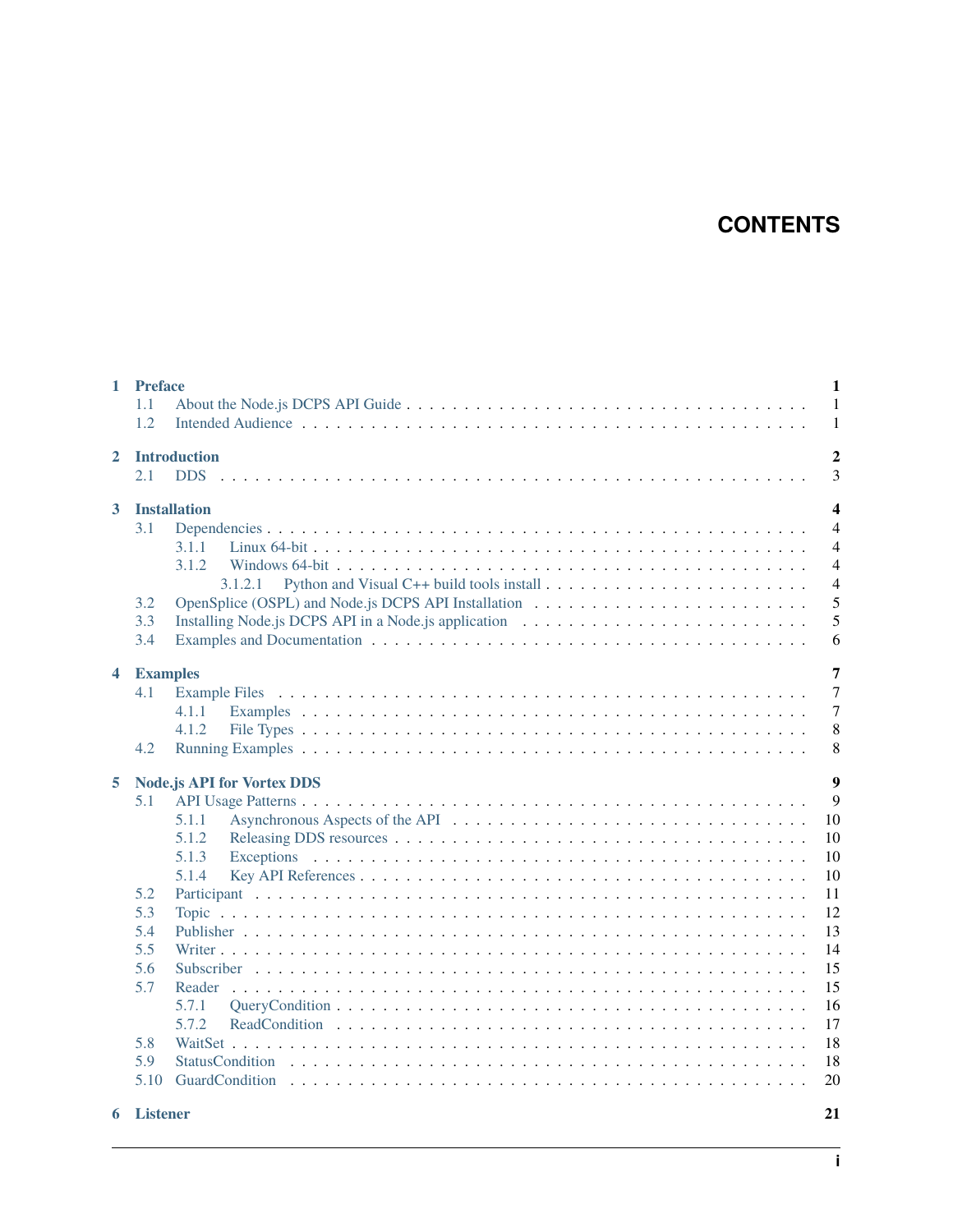|                | 6.1<br>6.2                      | 6.2.1<br>6.2.2<br>6.2.3                                                                                                                                                 | 21<br>22<br>22<br>22<br>23                                     |
|----------------|---------------------------------|-------------------------------------------------------------------------------------------------------------------------------------------------------------------------|----------------------------------------------------------------|
| $\overline{7}$ | 7.1<br>7.2                      | <b>Quality of Service (QoS)</b><br>7.1.1<br>7.1.2                                                                                                                       | 24<br>24<br>24<br>30<br>31                                     |
| 8              | 8.1<br>8.2<br>8.3               | <b>Topic Generation and Discovery</b><br>Dynamic Generation of Node.js Topic Classes Using IDL and Name<br>8.2.1<br>8.2.2                                               | 32<br>32<br>33<br>33<br>33<br>34                               |
| 9              | 9.1<br>9.2<br>9.3<br>9.4<br>9.5 | <b>Cross Compiling Node.js Applications</b><br>9.3.1<br>9.3.2<br>9.5.1<br>9.5.1.1<br>How to cross-compile Node.js for target platform if Node.js install fails<br>9.5.2 | 35<br>35<br>35<br>36<br>36<br>37<br>37<br>37<br>37<br>38<br>38 |
|                | 10.1                            | 10 Contacts & Notices                                                                                                                                                   | 39<br>39<br>40                                                 |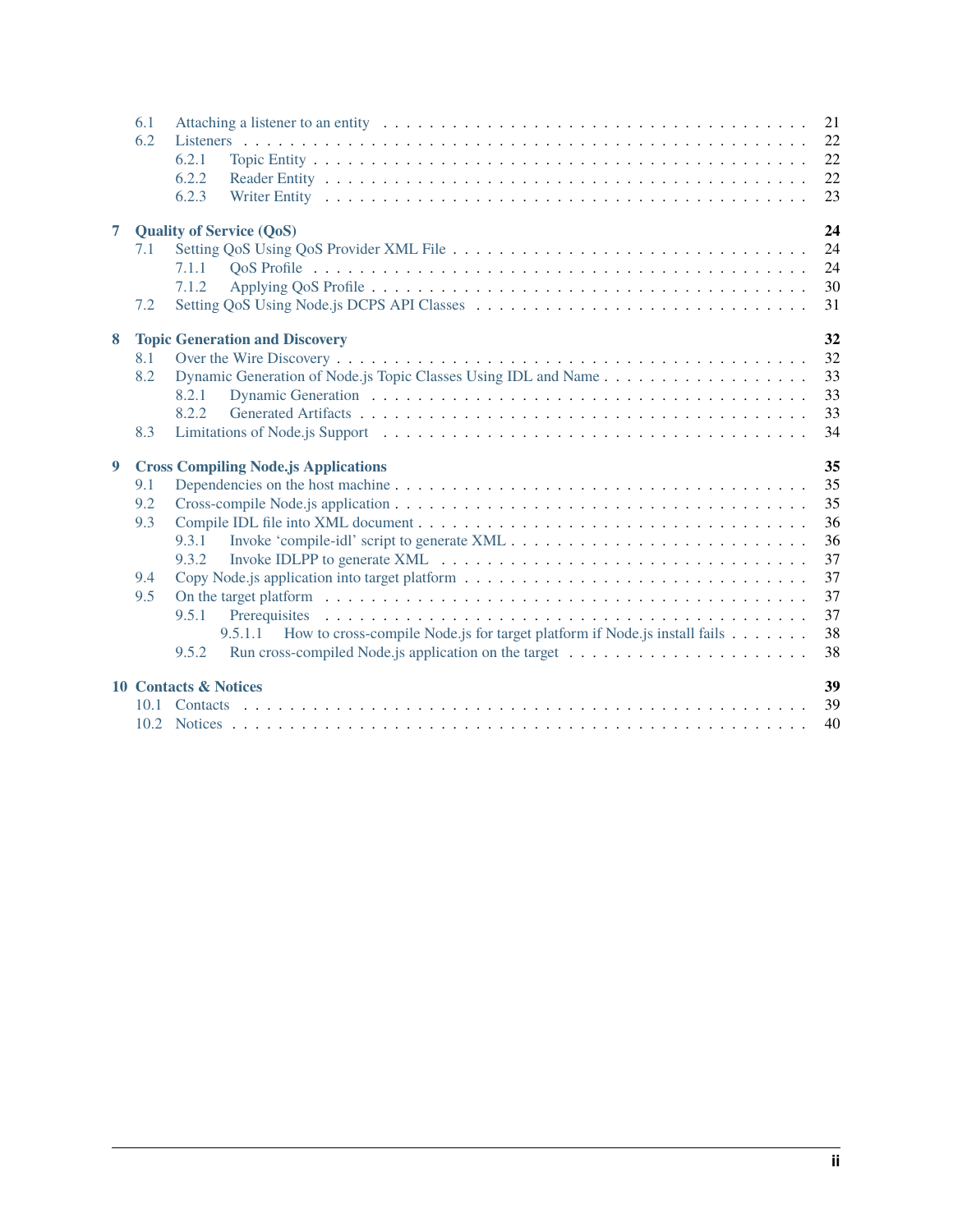### **ONE**

# **PREFACE**

# <span id="page-3-1"></span><span id="page-3-0"></span>**1.1 About the Node.js DCPS API Guide**

The Node.js DCPS API Guide is a starting point for anyone using, developing or running Node.js applications with Vortex OpenSplice.

This guide contains:

- Node.js DCSP API setup instructions
- location of Node.js DCPS API dds module documentation
- overview of general DDS concepts and Node.js API for Vortex DDS
- a listing of examples, and how to run them
- detailed information on how to specify DDS entity Quality of Service (QoS)
- how to register DDS topics

This reference guide is based on the OMG's Data Distribution Service Specification.

Please note that this guide is not intended to provide a detailed explanation of the aforementioned OMG specifications or the Vortex OpenSplice product. It provides an introduction to the essential concepts and enables users to begin using the Node.js DCPS API as quickly as possible.

# <span id="page-3-2"></span>**1.2 Intended Audience**

The Node.js Reference Guide is intended to be used by JavaScript programmers who are using Vortex OpenSplice to develop Node.js applications.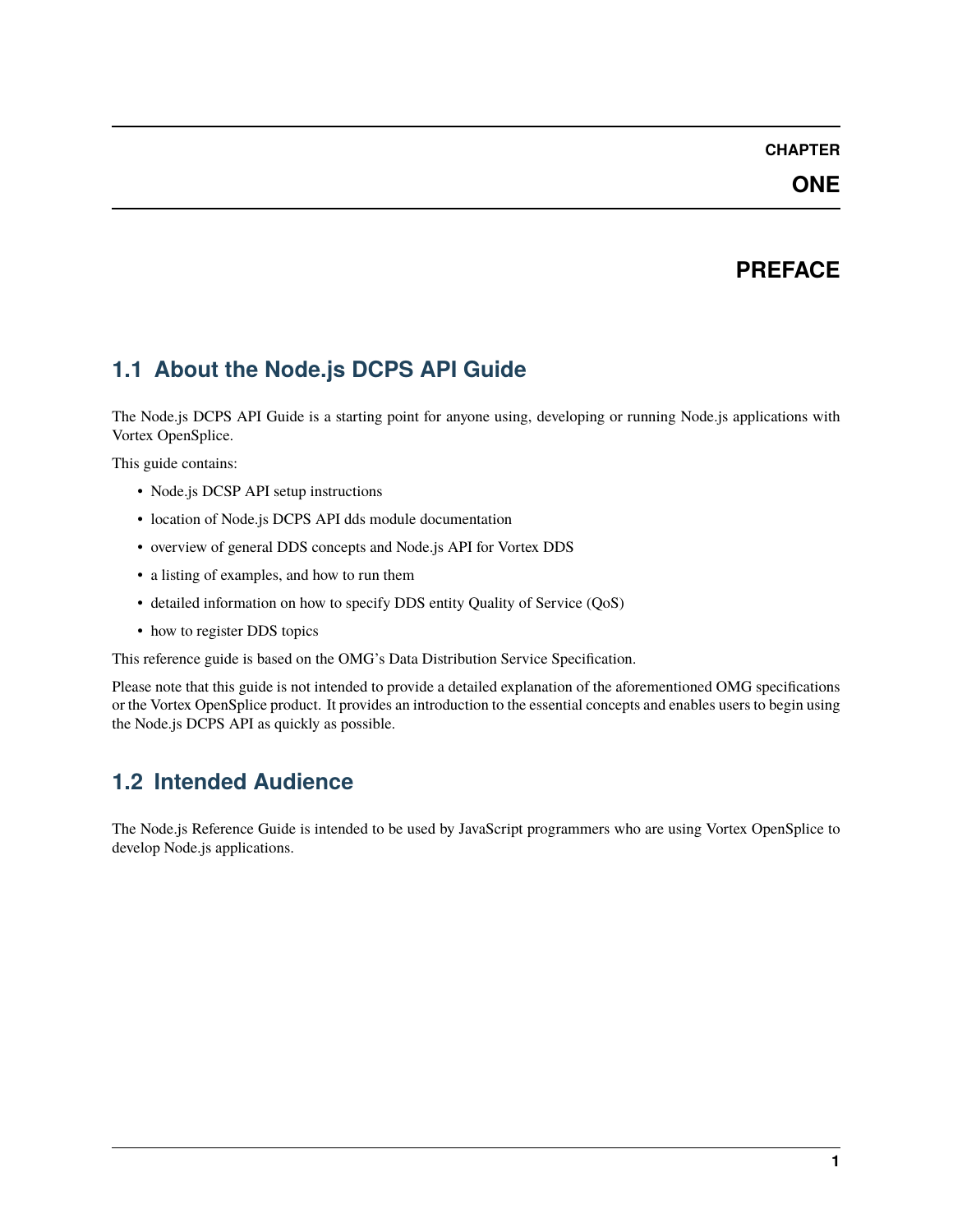# **INTRODUCTION**

<span id="page-4-0"></span>The Node.js DCPS API provides users with Node.js classes to model DDS communication using JavaScript and pure DDS applications.

The Node.js DCPS API is a native JavaScript binding that supports DDS functionality. The language binding consists of Node.js classes and wrapper implementations of the C99 API (C API for DDS). It makes use of ECMAScript 2015 (ES6) JavaScript language features and leverages ease of use by providing a higher level of abstraction.

Please see *[Limitations of Node.js Support](#page-36-0)* for limitations of Node.js DDS API support.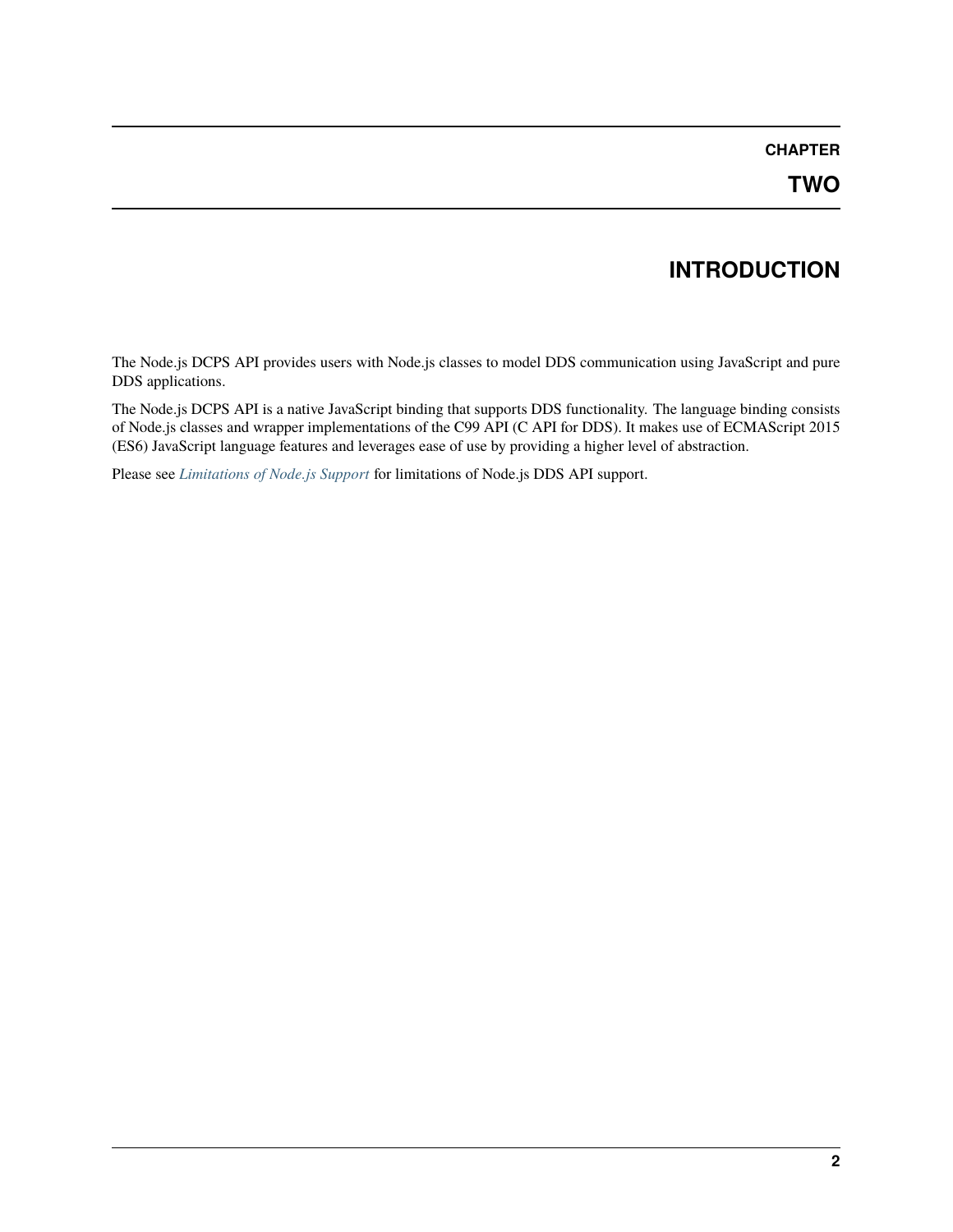# <span id="page-5-0"></span>**2.1 DDS**

#### **What is DDS?**

"The Data Distribution Service (DDS™) is a middleware protocol and API standard for data-centric connectivity from the Object Management Group® (OMG®). It integrates the components of a system together, providing low-latency data connectivity, extreme reliability, and a scalable architecture that business and mission-critical Internet of Things (IoT) applications need."

"The main goal of DDS is to share the right data at the right place at the right time, even between time-decoupled publishers and consumers. DDS implements global data space by carefully replicating relevant portions of the logically shared dataspace." DDS specification



#### **Further Documentation**

<http://portals.omg.org/dds/>

<https://www.adlinktech.com/en/data-distribution-service>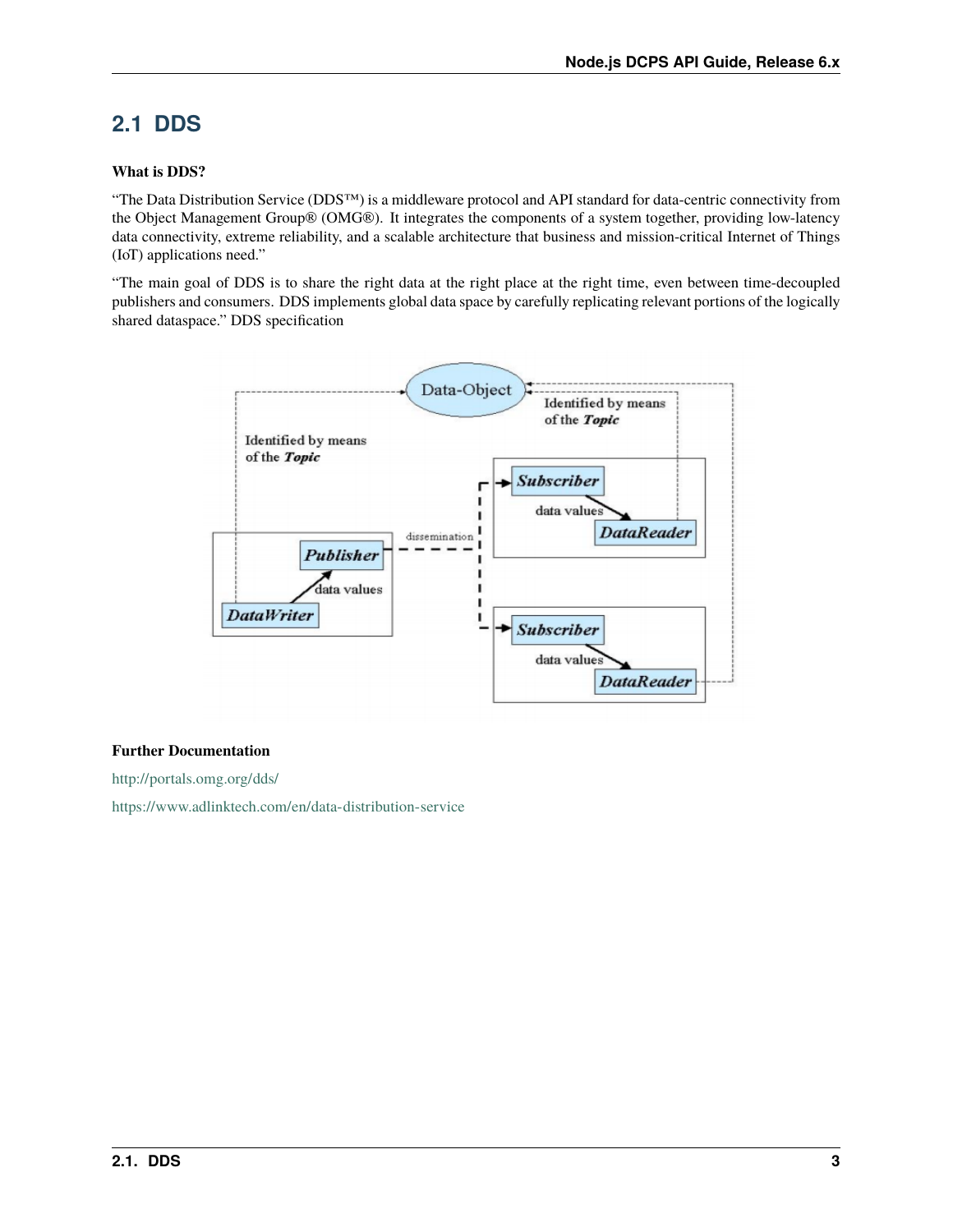### **THREE**

# **INSTALLATION**

<span id="page-6-0"></span>This section describes the procedure to install the Node.js DCPS API on a Linux or Windows platform.

# <span id="page-6-1"></span>**3.1 Dependencies**

The Node.js DCPS API has several dependencies that must be installed.

### <span id="page-6-2"></span>**3.1.1 Linux 64-bit**

- Node.js LTS 12.16.3 or later (Node.js LTS 12.x version)
- npm (node package manager) version 6.14.4 or later (typically included with a Node.js install)
- Python 2.7 (v3.x.x is not supported)
- make
- C/C++ compiler toolchain like GCC

### <span id="page-6-3"></span>**3.1.2 Windows 64-bit**

- Node.js LTS 12.16.3 or later (Node.js LTS 12.x version)
- npm (node package manager) version 6.14.4 or later (typically included with a Node.js install)
- Python 2.7 (v3.x.x is not supported)
- Visual C++ build tools (VS 2015 or VS 2017)

#### <span id="page-6-4"></span>**3.1.2.1 Python and Visual C++ build tools install**

• Install all the required tools and configurations using Microsoft's windows-build-tools by running the following from a command prompt as an administrator:

#### npm install --global --production windows-build-tools

(or)

- Install tools and configuration manually
	- **–** Visual C++ build tools (VS 2015 or VS 2017)
	- **–** Python 2.7 (v3.x.x is not supported)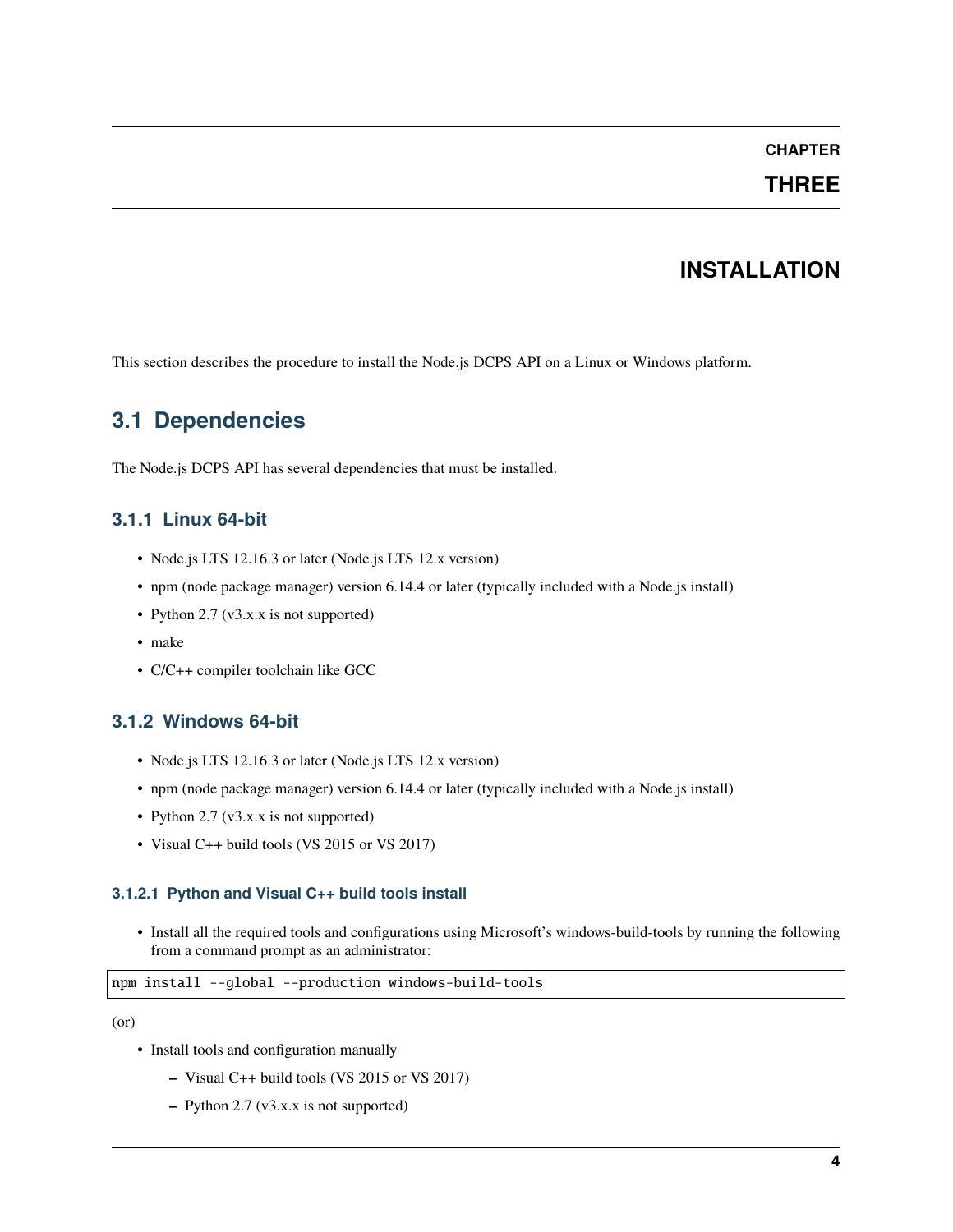More detailed information on installing Python and Visual C++ build tools on Windows can be found at: [https://github.](https://github.com/Microsoft/nodejs-guidelines/blob/master/windows-environment.md#compiling-native-addon-modules) [com/Microsoft/nodejs-guidelines/blob/master/windows-environment.md#compiling-native-addon-modules](https://github.com/Microsoft/nodejs-guidelines/blob/master/windows-environment.md#compiling-native-addon-modules)

# <span id="page-7-0"></span>**3.2 OpenSplice (OSPL) and Node.js DCPS API Installation**

Steps:

1. Install OSPL. Choose an HDE type installer which is a Host Development Environment. This contains all of the services, libraries, header files and tools needed to develop applications using OpenSplice. The Node.js DCPS API is included in the following installers:

| <b>Platform</b>     | <b>Platform Code</b> |
|---------------------|----------------------|
| Ubuntu $140464$ bit | P704                 |
| Ubuntu $160464$ bit | P768                 |
| Windows 10 64 bit   | P738                 |

Example installer:

P704-VortexOpenSplice-6.x.x-HDE-x86.linux-gcc4.1.2-glibc2.5-installer.run

2. Setup OSPL license. Copy the license.lic file into the appropriate license directory

*/INSTALLDIR/Vortex\_v2/license*

3. Node.js DCPS API files are contained in a tools/nodejs folder

Example: *\$OSPL\_HOME/tools/nodejs*

# <span id="page-7-1"></span>**3.3 Installing Node.js DCPS API in a Node.js application**

1. Start a command shell. Setup OSPL environment variables by running release.com or release.bat which can be found in

#### **Linux**

*/INSTALLDIR/ADLINK/Vortex\_v2/Device/VortexOpenSplice/6.x.x/HDE/x86\_64.linux/*

#### **Windows**

*\INSTALLDIR\ADLINK\Vortex\_v2\Device\VortexOpenSplice\6.x.x\HDE\x86\_64.windows\*

2. Create a node project folder, if not created

mkdir <project\_name>

cd <project\_name>

npm init

- 3. Change directory to node project folder
- 4. Install the Node.js DCPS API to your project by executing:

**Linux**

npm install \$OSPL\_HOME/tools/nodejs/vortexdds-x.y.z.tgz

#### **Windows**

npm install %OSPL\_HOME%\tools\nodejs\vortexdds-x.y.z.tgz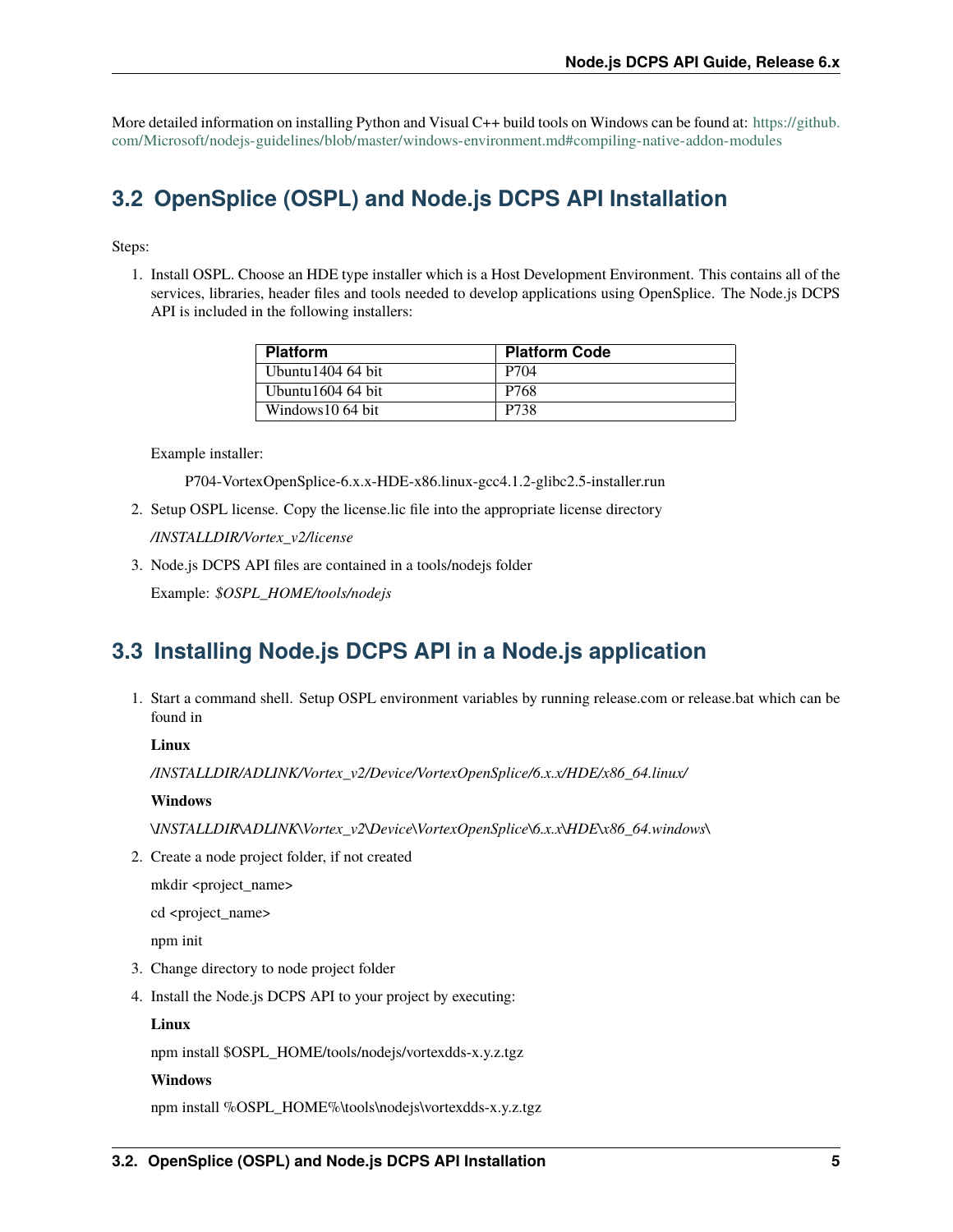# <span id="page-8-0"></span>**3.4 Examples and Documentation**

1. Examples directory:

*\$OSPL\_HOME/tools/nodejs/examples*

2. Node.js DCPS API documentation directory:

*\$OSPL\_HOME/docs/nodejs/html*

3. Node.js DCPS User Guide (HTML and PDF) directory:

*\$OSPL\_HOME/docs*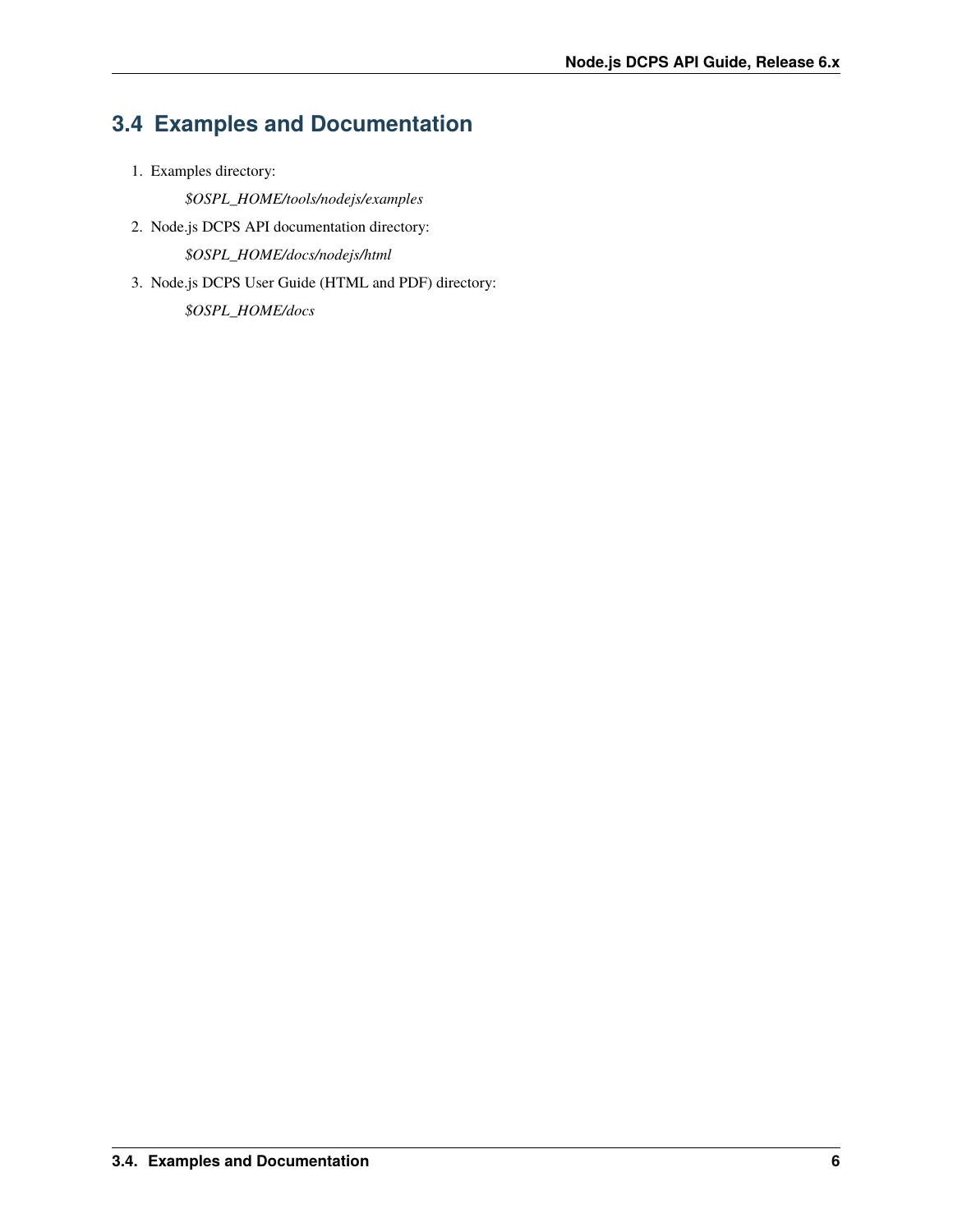# **FOUR**

# **EXAMPLES**

<span id="page-9-0"></span>Examples are provided to demonstrate the Node.js DCPS features.

The examples can be found in the following directory:

*\$OSPL\_HOME/tools/nodejs/examples*

### WHERE:

Linux

OSPL\_HOME = *INSTALLDIR/ADLINK/Vortex\_v2/Device/VortexOpenSplice/6.9.x/HDE/x86\_64.linux*

Windows

OSPL\_HOME = *INSTALLDIR\ADLINK\Vortex\_v2\Device\VortexOpenSplice\6.9.x\HDE\x86\_64.win64*

# <span id="page-9-1"></span>**4.1 Example Files**

Each subfolder consists of a Node.js example project.

### <span id="page-9-2"></span>**4.1.1 Examples**

| <b>Example</b>   | <b>Description</b>                                                   |
|------------------|----------------------------------------------------------------------|
| HelloWorld       | Demonstrates how to read and write a simple topic in DDS             |
| jsshapes         | Demonstrates how to read and write to a DDS application              |
| IoTData          | Demonstrates reading and writing an IoTData topic                    |
| PingPong         | Demonstrates reading, writing, and waitsets                          |
| GetSetQoSExample | Demonstrates getting and setting QoS using QoS Provider and DCPS api |
| ListenerExample  | Demonstrates how to attach listener to a DDS entity                  |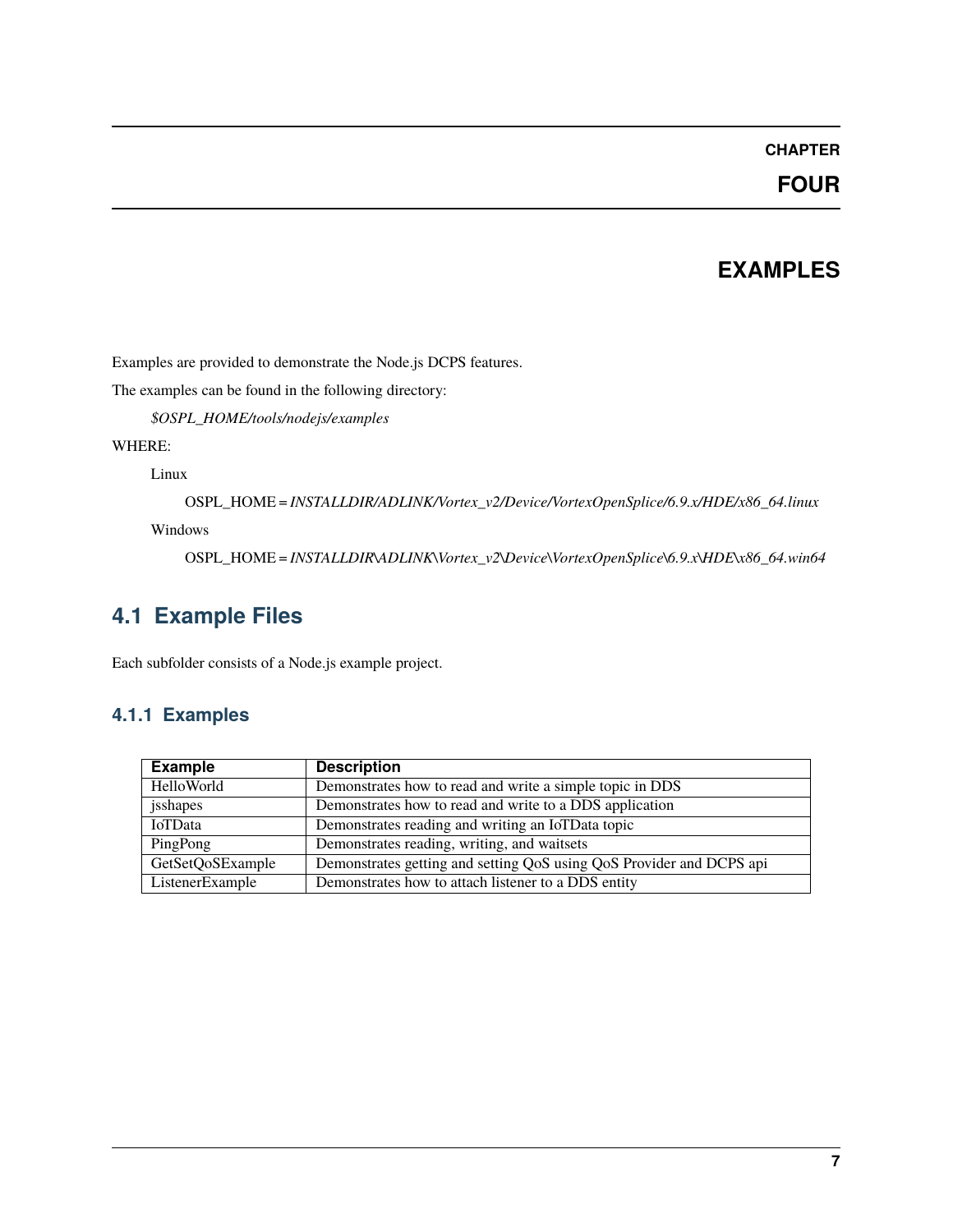### <span id="page-10-0"></span>**4.1.2 File Types**

The examples directory contains files of different types.

| <b>File Type</b> | <b>Description</b>                                                                       |
|------------------|------------------------------------------------------------------------------------------|
|                  | A program file or script written in JavaScript                                           |
| package.json     | Lists the packages that a project depends on                                             |
| xml              | An XML file that contains one or more Quality of Service (QoS) profiles for DDS entities |
| idl              | An interface description language file used to define topic $(s)$                        |

# <span id="page-10-1"></span>**4.2 Running Examples**

To run a Node.js example:

1. Setup OSPL environment variables

#### **Linux**

- For each example javascript file to be run, open a Linux terminal
- Navigate to directory containing release.com file (OSPL\_HOME)

*/INSTALLDIR/ADLINK/Vortex\_v2/Device/VortexOpenSplice/6.9.x/HDE/x86\_64.linux*

• Run release.com (". release.com")

#### **Windows**

- For each example javascript file to be run, open a command prompt
- Navigate to directory containing release.bat file (OSPL\_HOME)

*\INSTALLDIR\ADLINK\Vortex\_v2\Device\VortexOpenSplice\6.9.x\HDE\x86\_64.win64*

- Run release.bat ("release.bat"), if OSPL environment variables are not set system wide
- 2. Change directory to the example folder

Example:

*\$OSPL\_HOME/tools/nodejs/examples/HelloWorld*

3. Run npm install to install the Node.js DCPS API (vortexdds-x.y.z.tgz) and all other dependencies

npm install

**Note:** If you are running the examples from another directory outside the OSPL install, then you will need to manually install the Node.js DCPS API first and then run npm install for the example dependencies as follows:

npm install \$OSPL\_HOME/tools/nodejs/vortexdds-x.y.z.tgz

npm install

4. Run .js file(s) in a terminal/command shell

Example:

node HelloWorldSubscriber.js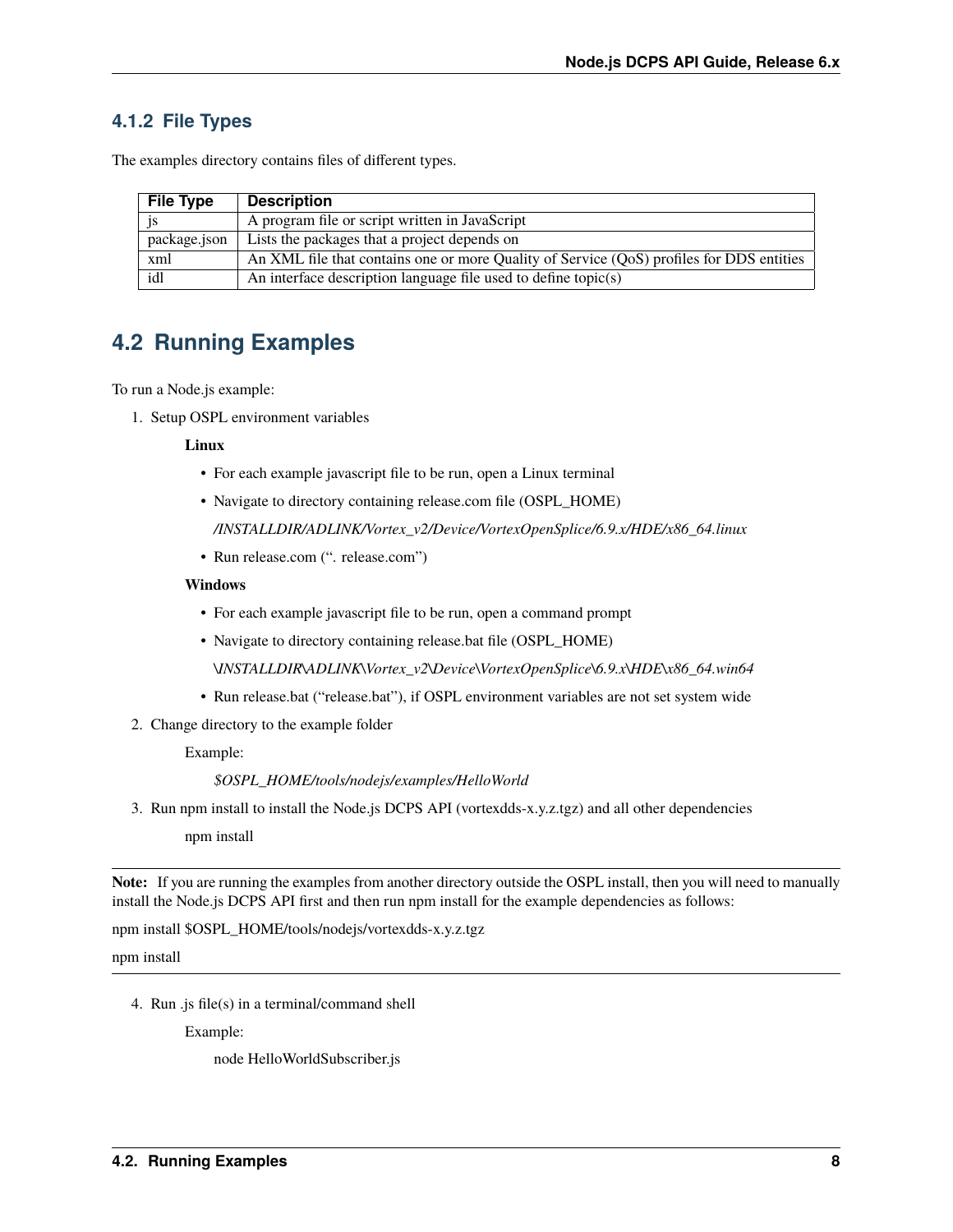### **FIVE**

# **NODE.JS API FOR VORTEX DDS**

<span id="page-11-0"></span>The Node.js DCPS API provides users with Node.js classes to model DDS communication using JavaScript and pure DDS applications.

The Node.js DCPS API consists of one module.

• vortexdds

This section provides an overview of the main DDS concepts and Node.js API examples for these DDS concepts.

#### **Note:**

• The Node.js DCPS API documentation can be found in the following directory:

*\$OSPL\_HOME/docs/nodejs/html*

# <span id="page-11-1"></span>**5.1 API Usage Patterns**

The typical usage pattern for the Node.js DCPS API for Vortex DDS is the following:

- Model your DDS topics using IDL and generate Node.js topic classes from IDL.
- AND/OR generate Node.js topic classes for topics that already exist in the DDS system.
- Start writing your Node.js program using the Node.js API for Vortex DDS.

The core classes are Participant, Topic, Reader and Writer. Publisher and Subscriber classes can be used to adjust the Quality of Service (QoS) defaults.

For details on setting QoS values with the API, see *[Quality of Service \(QoS\)](#page-26-0)*.

The following list shows the sequence in which you would use the Vortex classes:

- Create a Participant instance.
- Create one or more Topic using the Participant instance.
- If you require publisher or subscriber level non-default QoS settings, create Publisher and/or Subscriber using the Participant instance. (The most common reason for changing publisher/subscriber QoS is to define non-default partitions.)
- Create Reader and/or Writer classes using the Topic instances that you created.
- If you required data filtering, create a QueryCondition using the Reader instance.
- Create the core of program, writing and/or reading data and processing it.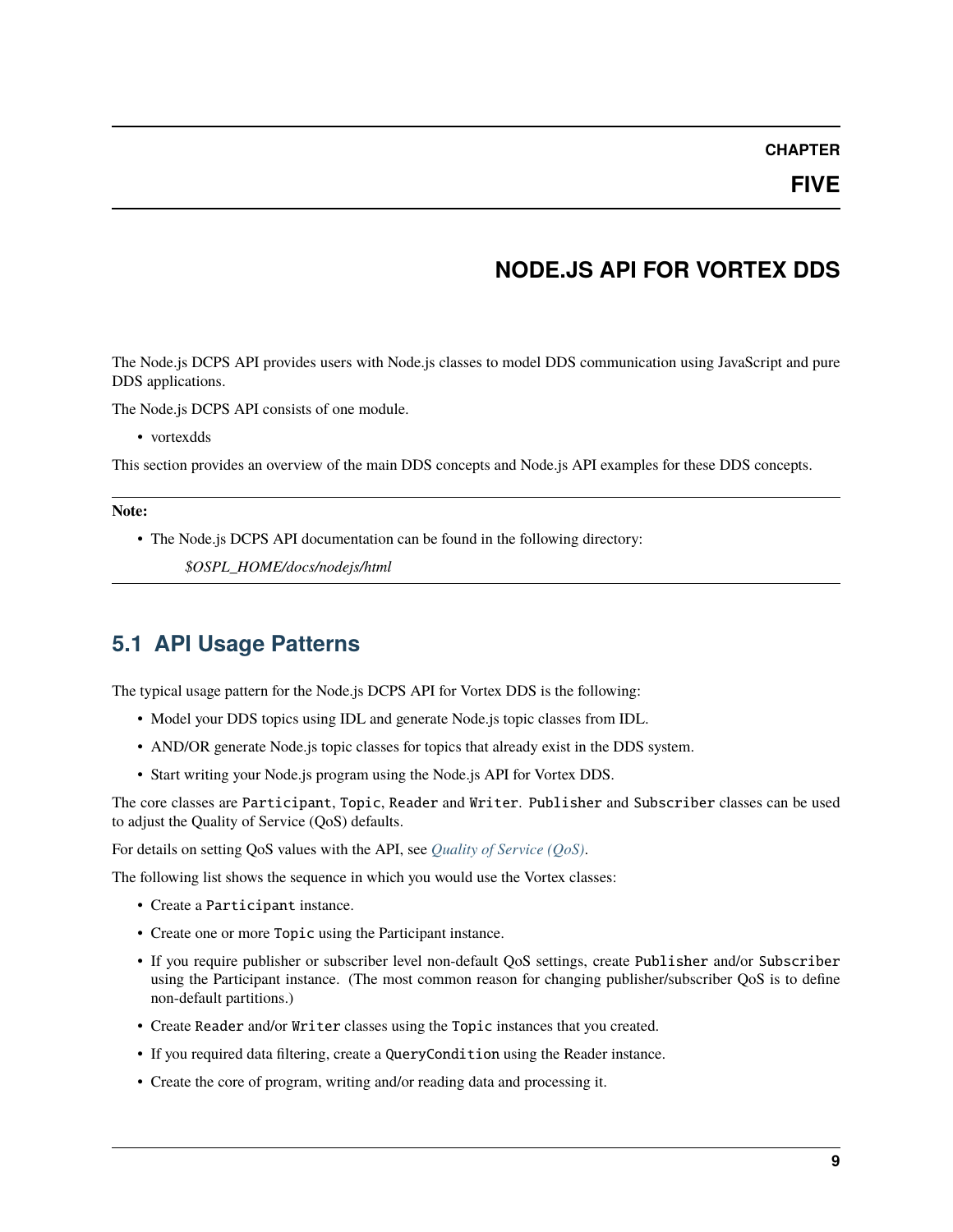### <span id="page-12-0"></span>**5.1.1 Asynchronous Aspects of the API**

Some DDS operations can take a long time. In order to not block the execution of other asynchronous JavaScript operation, the Vortex DDS API for NodeJS uses asynchronous operations the return standard JavaScript Promise objects.

In addition, at creation, some entities accept a 'listener' object, which defines one or more 'callback' methods, which are called asynchronously by the NodeJS engine when the appropriate event occurs. Entities supporting listeners are: Topic, Reader and Writer. See their factory methods for documentation on these listeners.

### <span id="page-12-1"></span>**5.1.2 Releasing DDS resources**

Many DDS objects have associated with them resources obtained from the DDS system. The NodeJS engine does not reclaim these resources, even if it garbage collects an object the represents such a resource.

In order to avoid leaking of DDS resources, you should take care to call the appropriate delete() method when you are finished with a DDS object. Once the delete() method is called on an object, it is no longer usable.

Many DDS objects are organized into a hierarchy. DDS objects created by factory methods on another DDS object are implicitly 'owned' by that 'parent' object. If a parent object is deleted, then all directly and indirectly owned objects are also deleted. The only DDS types that are not 'owned' by other objects are:

- Participant, which sit at the top of the ownership hierarchy
- Waitset instances.
- GuardCondition instances.
- OoSProvider instances.

To completely clean-up DDS resources, at a minimum, your program must explicitly delete all instances of the above types. Instances of other DDS objects may be explicitly deleted by your program once you no longer require them. Explicitly deleted such objects will reduce the footprint of your DDS application.

### <span id="page-12-2"></span>**5.1.3 Exceptions**

Most APIs will throw exceptions, rather than return 'error codes'.

The most common exception thrown is DDSError, which represents an error within the DDS system. Frequently, additional information is written to the file dds-error.log. All methods that throw DDSError have this fact explicitly documented.

Most methods also type-check their arguments. If errors are found in these arguments, then a standard JavaScript TypeError is typically throw. The documentation does not explicitly document when TypeError is thrown.

### <span id="page-12-3"></span>**5.1.4 Key API References**

- To import data types defined in an Vortex DDS compliant IDL file, see importIDL().
- To connect to a DDS domain, create a Participant.
- To register a DDS topic, use Participant.createTopic().
- To create a DDS data reader, use Participant.createReader() or Subscriber.createReader().
- To create a DDS data writer, use Participant.createWriter() or Subscriber.createWriter().
- Import a externally defined quality-of-service (QoS) 'profiles', see QoSProvider.
- To programmatically create or examine quality-of-service (QoS) policies on an entity, see QoS and Entity.qos.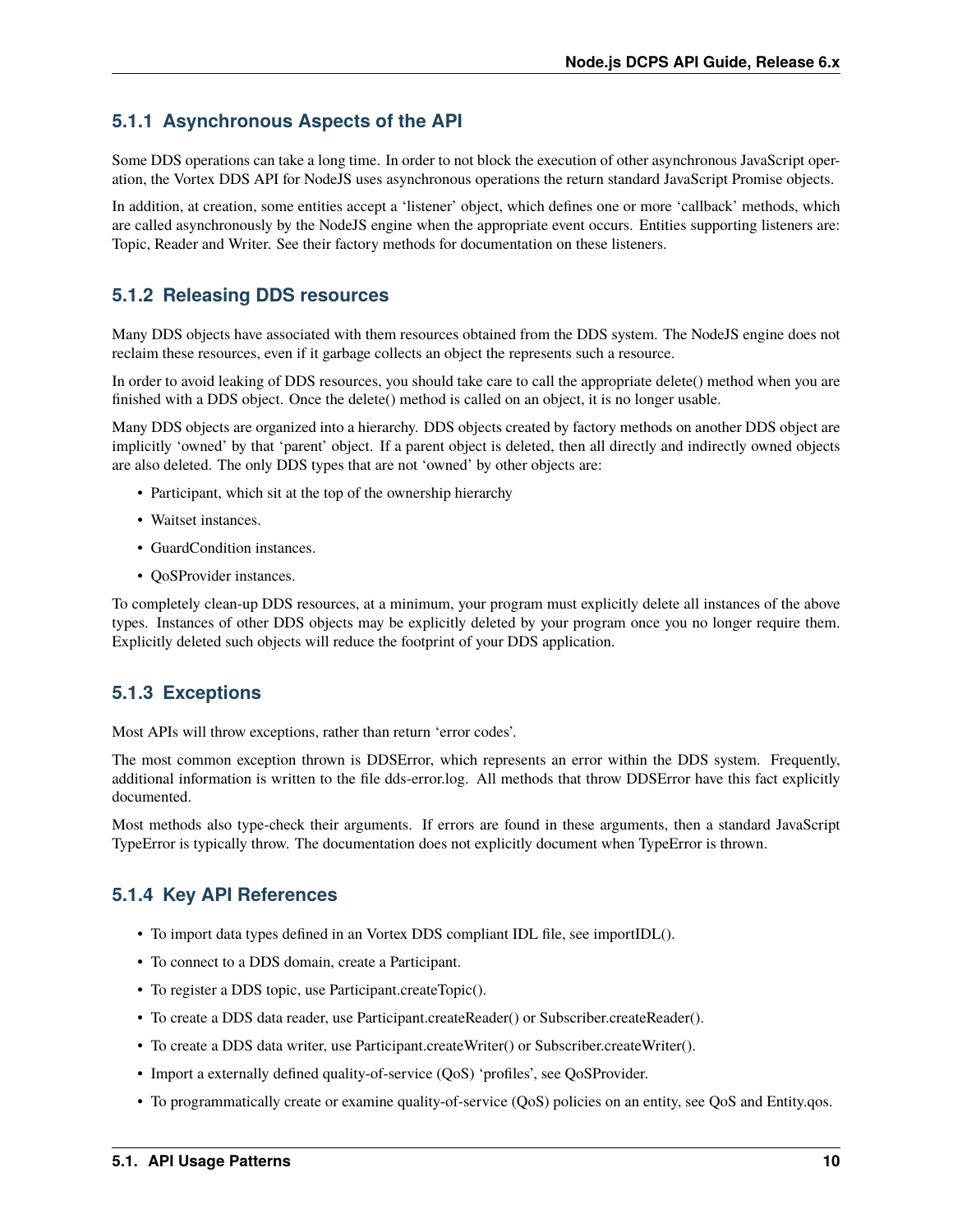• To create a DDS 'waitset' that enables you to wait (asynchronously) for specific conditions, see Waitset.

# <span id="page-13-0"></span>**5.2 Participant**

The Node.js Participant class represents a DDS domain participant entity.

In DDS - "A domain participant represents the local membership of the application in a domain. A domain is a distributed concept that links all the applications able to communicate with each other. It represents a communication plane: only the publishers and subscribers attached to the same domain may interact."

A DDS domain participant, represents a connection by your program to a DDS Domain.

Typically, your application will create only one participant. All other DDS entities are created through a participant or one of its child entities via factory methods such as Participant.createPublisher().

**Note:** An explicit delete() is required for the Participant to release DDS resources. All entities owned directly or indirectly by the Participant will be released on delete().

#### **Example: Create new participant**

```
const dds = require('vortexdds');
// create domain participant
const participant = new dds. Participant();
```
**Example: Create new participant on the default domain with a QoS profile**

```
const dds = require('vortexdds');
const path = require('path');const QOS_XML_PATH = __dirname + path.sep + 'DDS_Get_Set_QoS.xml';
const QOS_PROFILE = 'DDS GetSetQosProfile';
const DOMAIN_ID = dds.DDS_DOMAIN_DEFAULT;
//...
async function setup(){
   let participant = null;let qp = null;try {
        // create a qos provider using qos xml file
        qp = new dds.QoSProvider(QOS_XML_PATH, QOS_PROFILE);
        // get participant qos from qos provider and create a participant
        const pqos = qp.getParticipantQos();
        participant = new dds.Participant(DOMAIN_ID, pqos);
        //...
    } finally {
```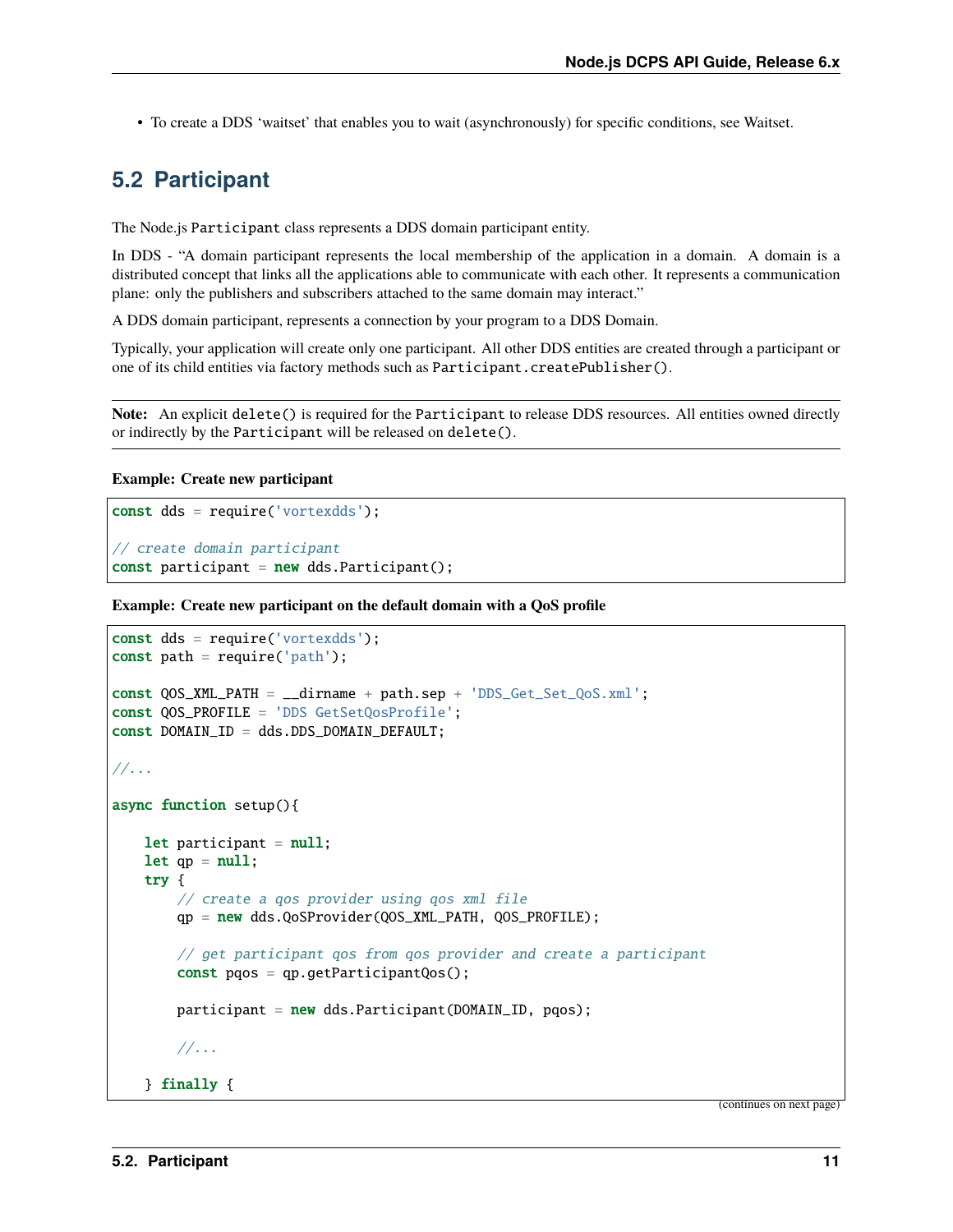```
console.log('=== Cleanup resources');
        if (qp == null){
        qp.delete();
        }
        if (participant  == \text{ null}){
          participant.delete().catch((error) => {
            console.log('Error cleaning up resources: '
               + error.message);
          });
        }
    }
}
```
# <span id="page-14-0"></span>**5.3 Topic**

The Node.js Topic class represents a DDS topic type.

A Topic represents a globally named data type, along with quality-of-service policies. The Topic is available to all participants in a DDS domain, and must be registered with the same data type definition and QoS policies.

You must create a Topic before you can create Reader or Writer instances.

Class instances are created by the Participant.createTopic() function.

```
createTopic(
        topicName,
        typeSupport,
        qos = null,listener = null)
```
In order to create a Topic, a TypeSupport instance must be created from an IDL file.

#### **Step 1 - Generate TypeSupport objects from IDL file**

The function importIDL(idlPath) is provided to generate a TypeSupport instance for every topic defined in an IDL file. This function returns a promise, therefore should be called from an async function.

#### **Step 2 - Create Topic instance using TypeSupport**

The createTopic method in the Participant class can then be used to create a topic instance.

**Example: Create a topic**

```
const dds = require('vortexdds');
const path = require('path');//...
async function publishData(){
 console.log('=== HelloWorldPublisher start');
  let participant = null;
```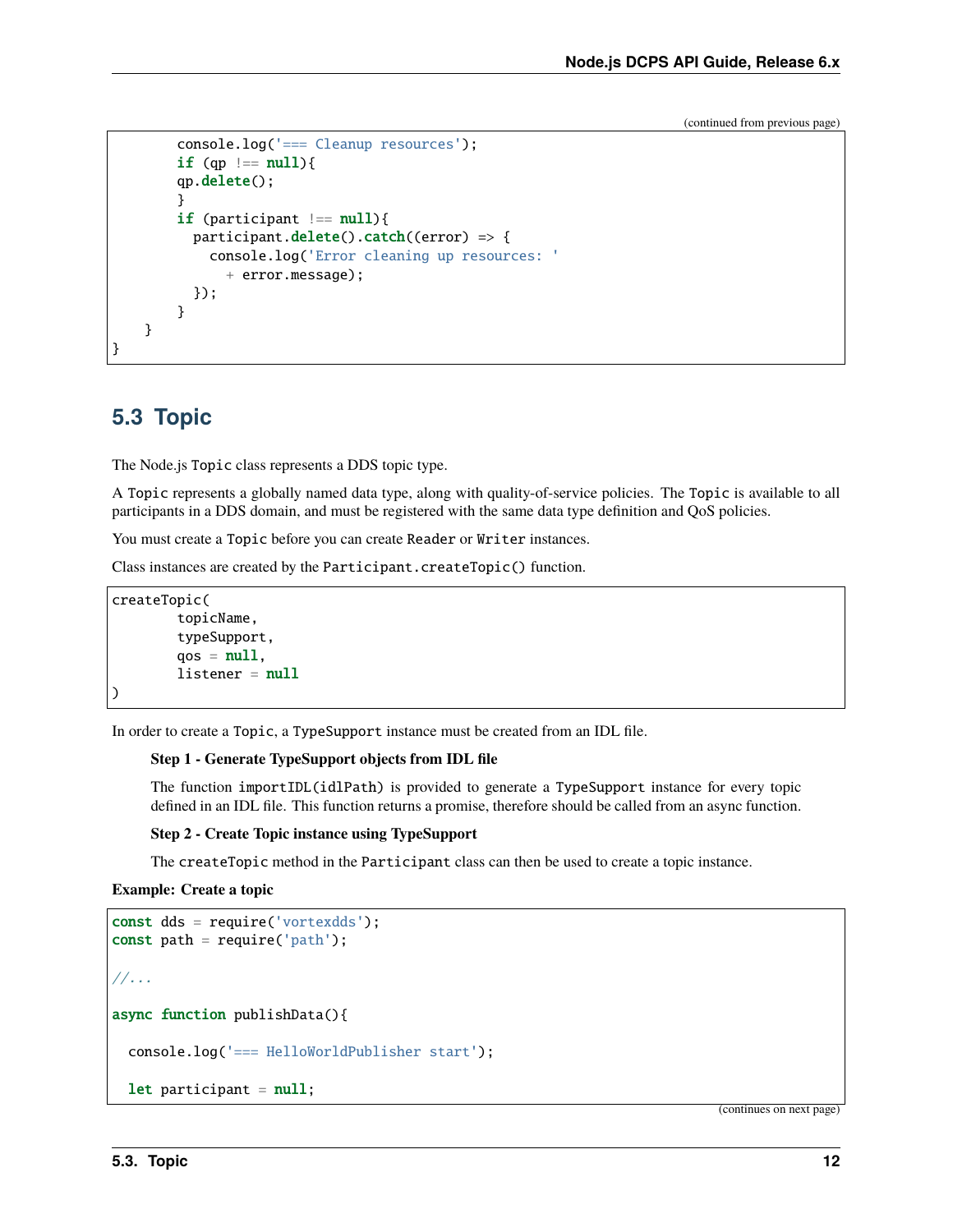```
try {
   participant = new dds.Participant();
   const topicName = 'HelloWorldData_Msg';
   const idlName = 'HelloWorldData.idl';
    const idlPath = _idirname + path.sep + idlName;
   const typeSupports = await dds.importIDL(idlPath);
   const typeSupport = typeSupports.get('HelloWorldData::Msq');
   const tqos = dds.QoS.topicDefault();
   tqos.durability = {kind: dds.DurabilityKind.Transient};
   tqos.reliability = {kind: dds.ReliabilityKind.Reliable};
   const topic = participant.createTopic(
        topicName,
        typeSupport,
        tqos
   );
    //...
  } finally {
   console.log('=== Cleanup resources');
   if (participant  == null){
      participant.delete().catch((error) => {
        console.log('Error cleaning up resources: '
          + error.message);
      });
   }
 }
};
```
# <span id="page-15-0"></span>**5.4 Publisher**

The Node.js Publisher class represents a DDS publisher entity.

A Publisher typically owns one or more Writer instances created via the Publisher.createWriter() method.

Class instances are created by the Participant.createPublisher() method.

Use of the Publisher class is optional. You typically create a Publisher because you require quality-of-service parameters not available on the 'default publisher'. Frequently, you wall want to specify a QoS.partition policy so that non-default partitions are used by the contained Writer instances.

**Note:** An explicit delete() is not required for the Publisher. When delete() is called on the owning Participant, the Publisher delete() is triggered.

**Example: Create a Publisher**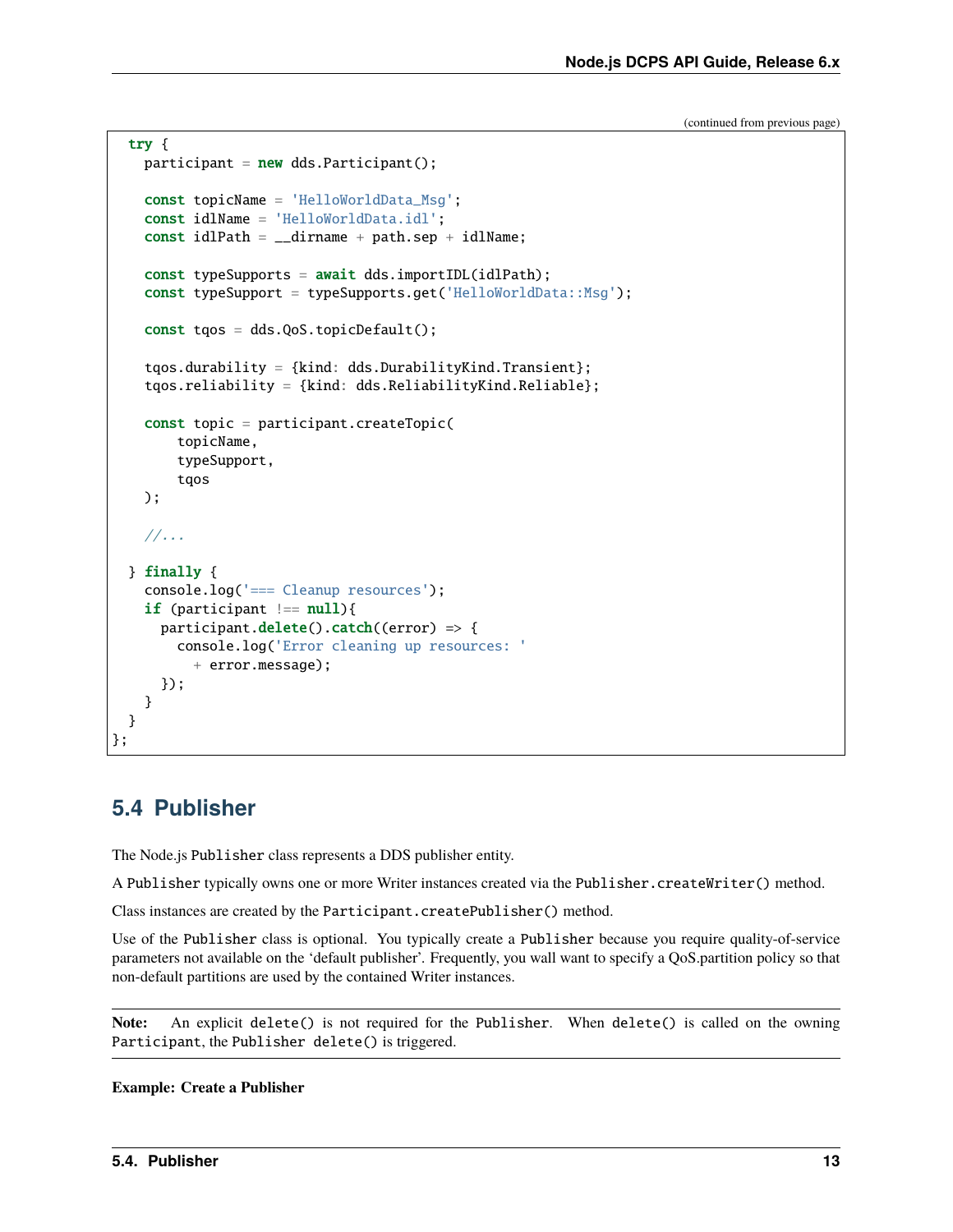```
//...
```

```
const pub = participant.createPublisher();
```
Create a publisher with a participant and QoS profile. Consider the code snippet below taken from example: GetSetQo-SExample/GetSetQoSExample.js file.

```
//...
// get publisher qos from previously created qos provider: qp
const pubqos = qp.getPublisherQos();
// create a publisher
const publisher = participant.createPublisher(pubqos);
```
# <span id="page-16-0"></span>**5.5 Writer**

The Node.js Writer class represents a DDS data writer entity.

A Writer may be owned by either a Participant or Publisher. Using a Publisher to create a Writer allows the writer to benefit from quality-of-service policies assigned the the Publisher, in particular the QoS.partition policy.

Class instances are created by the Participant.createWriter() or Publisher.createWriter() methods.

**Note:** An explicit delete() is not required for the Writer. When delete() is called on the owning Participant, the Writer delete() is triggered.

**Example: Create a Writer and write sample**

```
const dds = require('vortexdds');
//...
async function writeData(publisher, topic){
   const wqos = dds.QoS.writerDefault();
   wqos.durability = {kind: dds.DurabilityKind.Transient};
   wqos.reliability = {kind: dds.ReliabilityKind.Reliable};
   const writer = publisher.createWriter(topic, wqos);
   // send one message
   const msg = {userID: 1, message: 'Hello World'};
   await writer.writeReliable(msg);
   //writer will be deleted on participant delete
}
```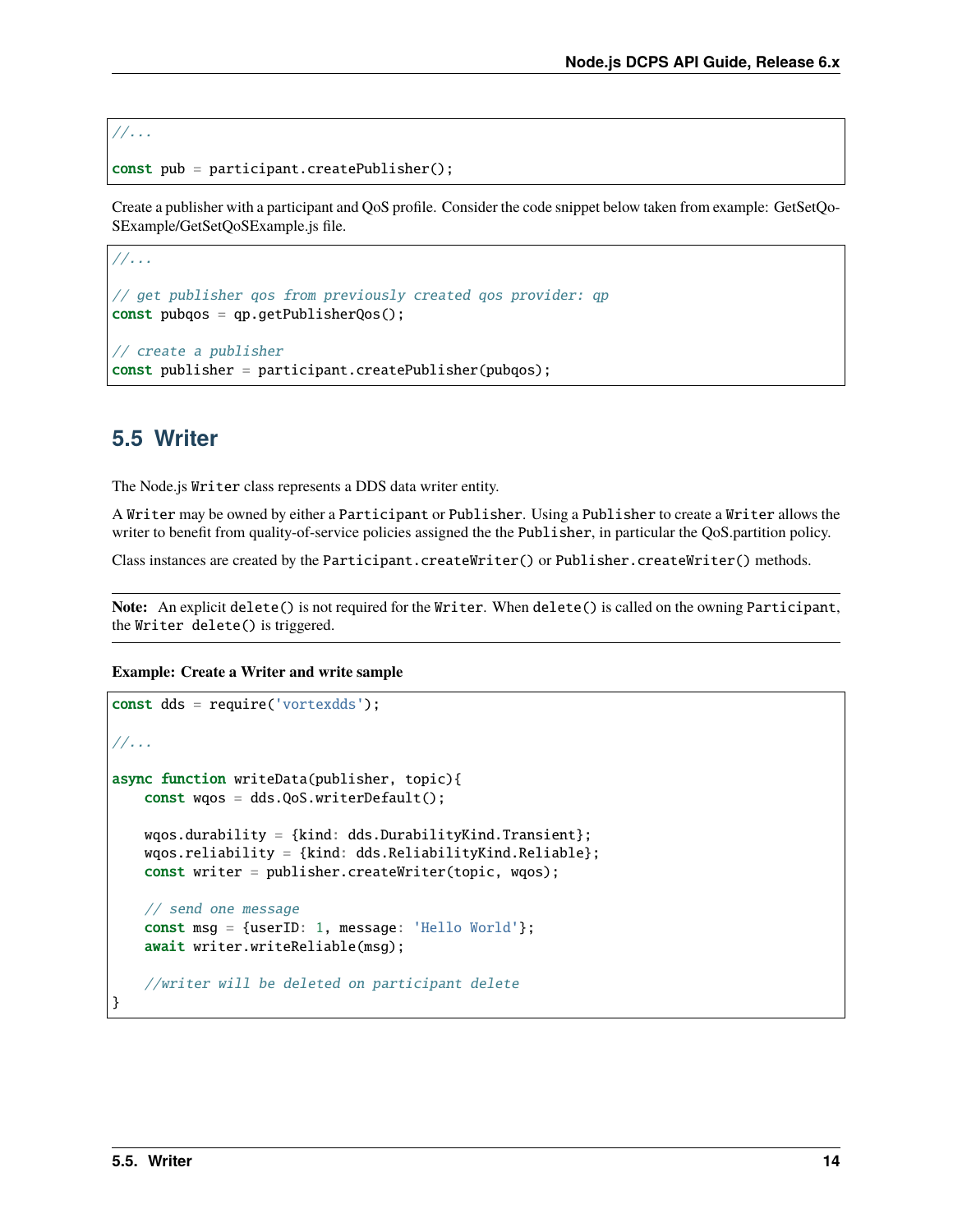# <span id="page-17-0"></span>**5.6 Subscriber**

The Node.js Subscriber class represents a DDS subscriber entity.

A Subscriber typically owns one or more Reader instances created via the Subscriber.createReader() method.

Class instances are created by the Participant.createSubscriber() method.

You typically create a Subscriber because you require quality-of-service parameters not available on the 'default subscriber'. Frequently, you will want to specify a QoS.partition policy so that non-default partitions are used by the contained Reader instances.

**Note:** An explicit delete() is not required for the Subscriber. When delete() is called on the owning Participant, the Subscriber delete() is triggered.

**Example: Create a Subscriber**

```
//...
//create Subscriber
const sub = participant.createSubscriber();
```
Create a subscriber with participant and QoS profile.

```
//...
// get subscriber qos from previously created qos provider: qp
const subqos = qp.getSubscriberQos();
// create a subscriber
const subscriber = participant.createSubscriber(subqos);
```
# <span id="page-17-1"></span>**5.7 Reader**

The Node.js Reader class represents a DDS data reader entity.

A Reader may be owned by either a Participant or Subscriber. Using a Subscriber to create a Reader allows the reader to benefit from quality-of-service policies assigned the the Subscriber, in particular the QoS.partition policy.

Class instances are created by the Participant.createReader() or Subscriber.createReader() methods.

**Note:** An explicit delete() is not required for the Reader. When delete() is called on the owning Participant, the Reader delete() is triggered.

**Example: Create a reader and take data\***

```
const dds = require('vortexdds');
//...
```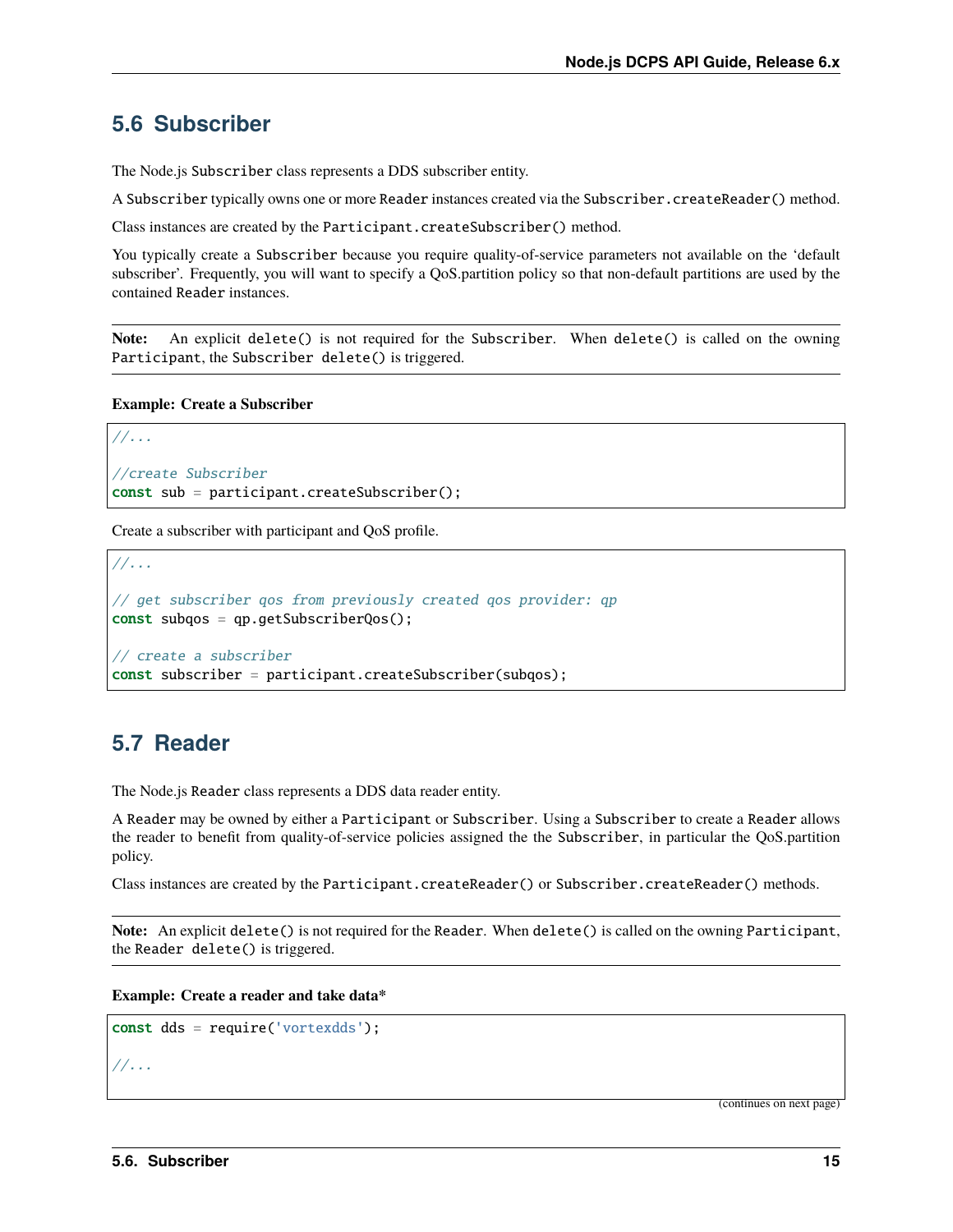```
function readData(subscriber, topic) {
   const rqos = dds.QoS.readerDefault();
   rqos.durability = {kind: dds.DurabilityKind.Transient};
   rqos.reliability = {kind: dds.ReliabilityKind.Reliable};
   const reader = subscriber.createReader(topic, rqos);
   let takeArray = reader.take(10);
    //...
}
```
### <span id="page-18-0"></span>**5.7.1 QueryCondition**

QueryCondition class represents a condition on Reader input based on samples, instances and view state AND on values found in the actual samples.

A query condition is attached to the Reader entity and created using the Reader.createQueryCondition() function.

**Note:** An explicit delete() is not required for the QueryCondition. When delete() is called on the owning Reader, the QueryCondition delete() is triggered.

**Example: Read using a QueryCondition**

```
const dds = require('vortexdds');
//...
async function readBlueCircleWriteRedSquare(
 circleReader,
  squareWriter
) {
  let queryCond = null;let queryWaitset = null;try {
    // set up a waitset on our circle reader for the query condition
    // (shape read = blue circle)
    const mask = dds.StateMask.sample.not_read;
    const sqlExpression = 'color=%0';
    const params = ['BLUE'];
    queryCond = circleReader.createQueryCondition(mask, sqlExpression, params);
    queryWaitset = new dds.Waitset(queryCond);
    for (let i = 0; i < 100; i++) {
      await queryWaitset.wait(10000000000);
      let sampleArray = circleReader.takeCond(1, queryCond);
      if (sampleArray.length > 0 && sampleArray[0].info.valid_data) {
```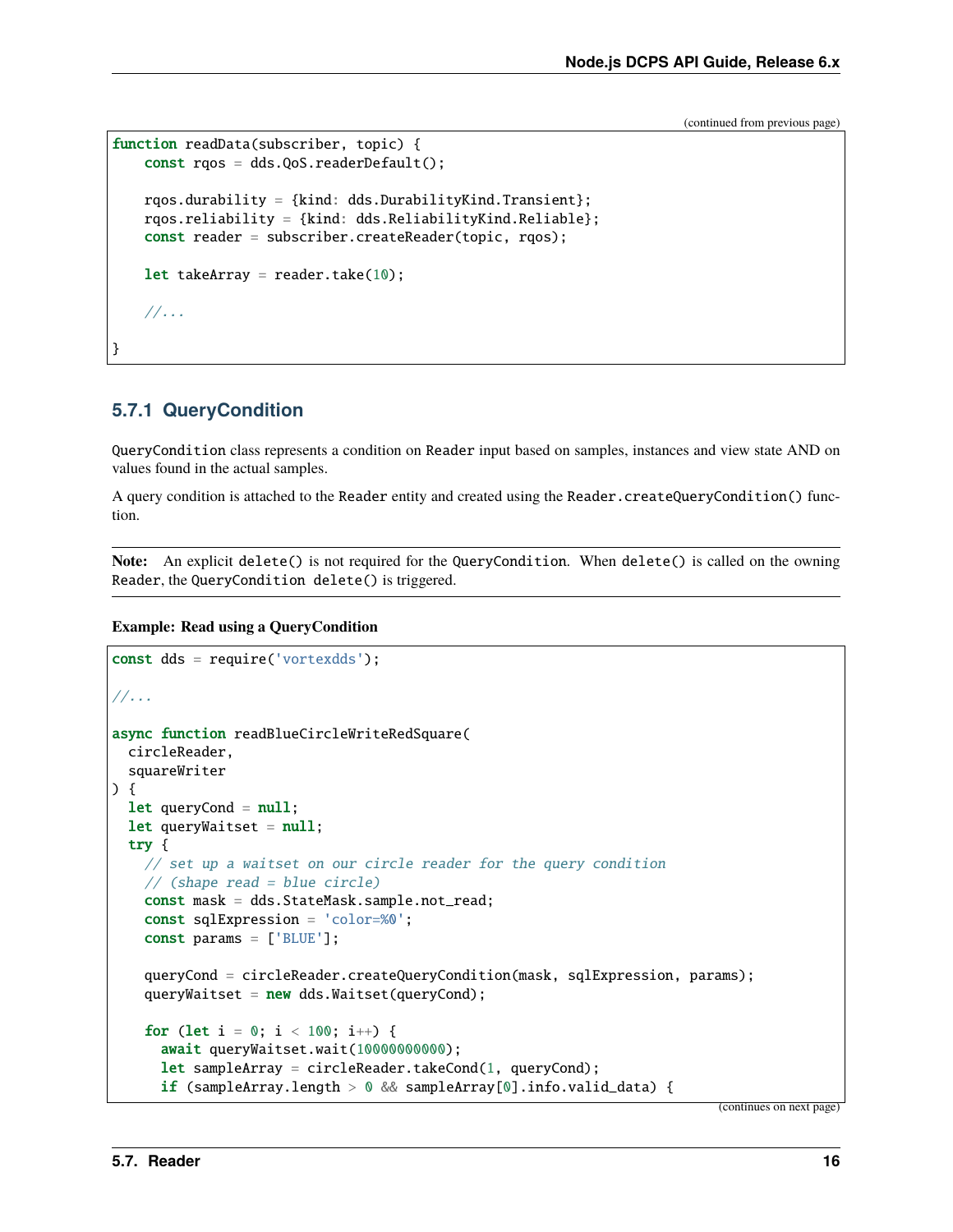```
let sample = sampleArray[0].sample;console.log(
        util.format(
          '%s %s of size %d at (%d,%d)',
          sample.color,
          'Circle',
          sample.shapesize,
          sample.x,
          sample.y
        )
      );
      squareWriter.write({
        color: 'RED',
        x: sample.x,
        y: sample.y,
        shapesize: 45,
      });
    }
 }
} finally {
 if (queryWaitset  == null){
    queryWaitset.delete();
 }
}
```
### <span id="page-19-0"></span>**5.7.2 ReadCondition**

ReadCondition represents a condition on Reader input based on samples, instances and view state.

ReadCondition is used by the Reader to wait for the availablity of data based on a condition. A read condition is attached to the Reader entity and created using the Reader.createReadCondition() function.

**Note:** An explicit delete() is not required for the ReadCondition. When delete() is called on the owning Reader, the ReadCondition delete() is triggered.

**Example: Read data with read condition**

```
const dds = require('vortexdds');
//...
function readCondition(reader) {
   const maxSamples = 100;
   const cond = reader.createReadCondition(dds.StateMask.sample.not_read);
    const readArray = reader.readCond(maxSamples, cond);
    //...
}
```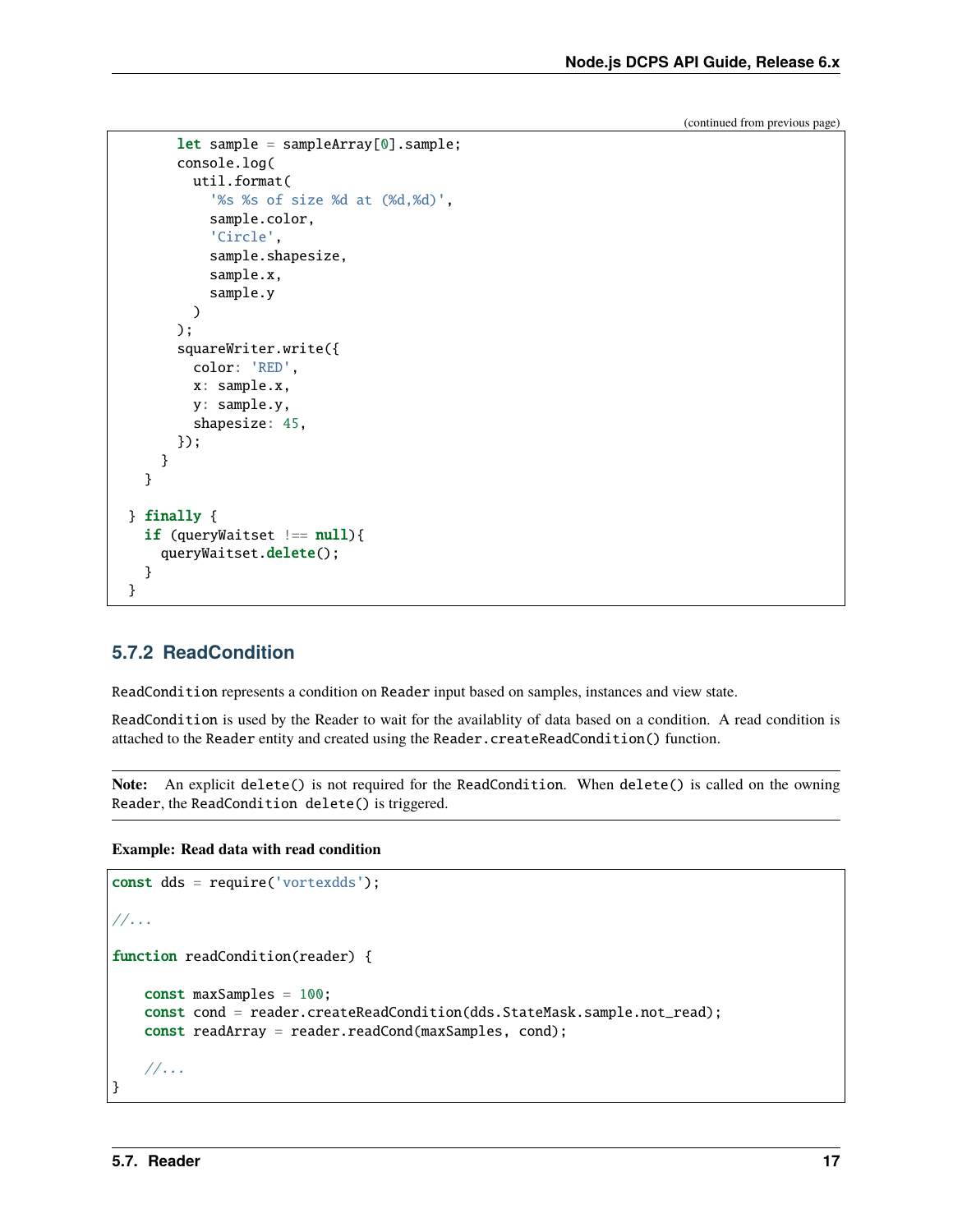# <span id="page-20-0"></span>**5.8 WaitSet**

WaitSet class represents a collection of Conditions upon which you can wait.

A WaitSet object allows an application to wait until one or more of the attached Condition objects evaluates to true or until the timeout expires.

**Note:** An explicit delete() is required for the WaitSet to release DDS resources.

**Example Create a WaitSet with a ReadCondition**

```
const dds = require('vortexdds');
//...
async function waitExample(reader) {
    let newDataCondition = null;
    let newDataWaitset = null;try {
      // create waitset for new data
      newDataCondition = reader.createReadCondition(
        dds.StateMask.sample.not_read
      );
      newDataWaitset = new dds.Waisteet(newDataCondition);await newDataWaitset.wait();
      //...
      } finally {
          if (newDataWaitset !=\text{null}){
            newDataWaitset.delete();
          }
      }
}
```
# <span id="page-20-1"></span>**5.9 StatusCondition**

StatusCondition class represents a condition on an Entities 'communication statuses'.

It is created using the createStatusCondition() function on a dds entity instance.

**Note:** An explicit delete() is not required for the StatusCondition. When delete() is called on the owning Entity, the StatusCondition delete() is triggered.

#### **Example: Create a StatusCondition**

```
const dds = require('vortexdds');
```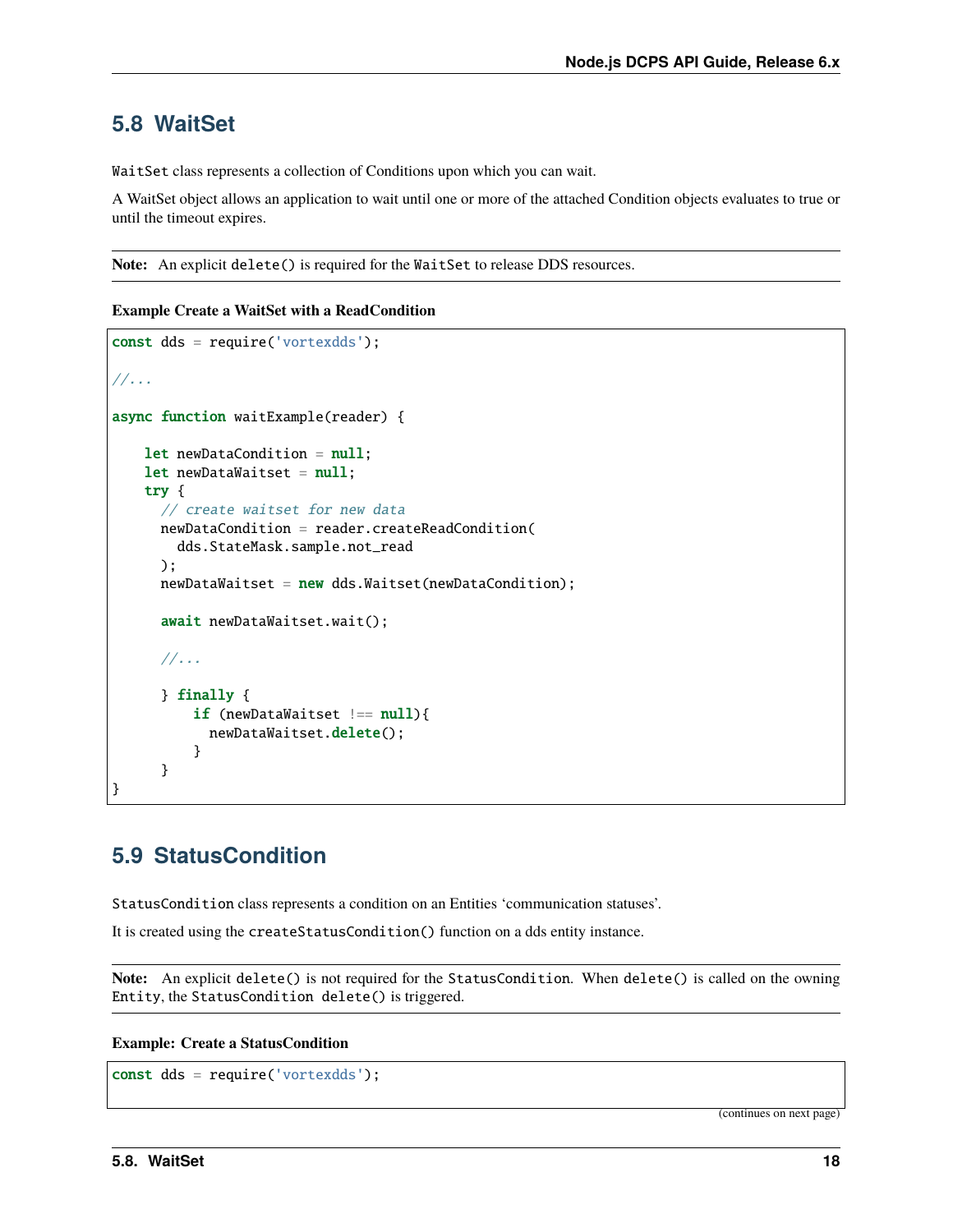```
//...
const condition = squareWriter.createStatusCondition(
    dds.StatusMask.publication_matched
);
//...
```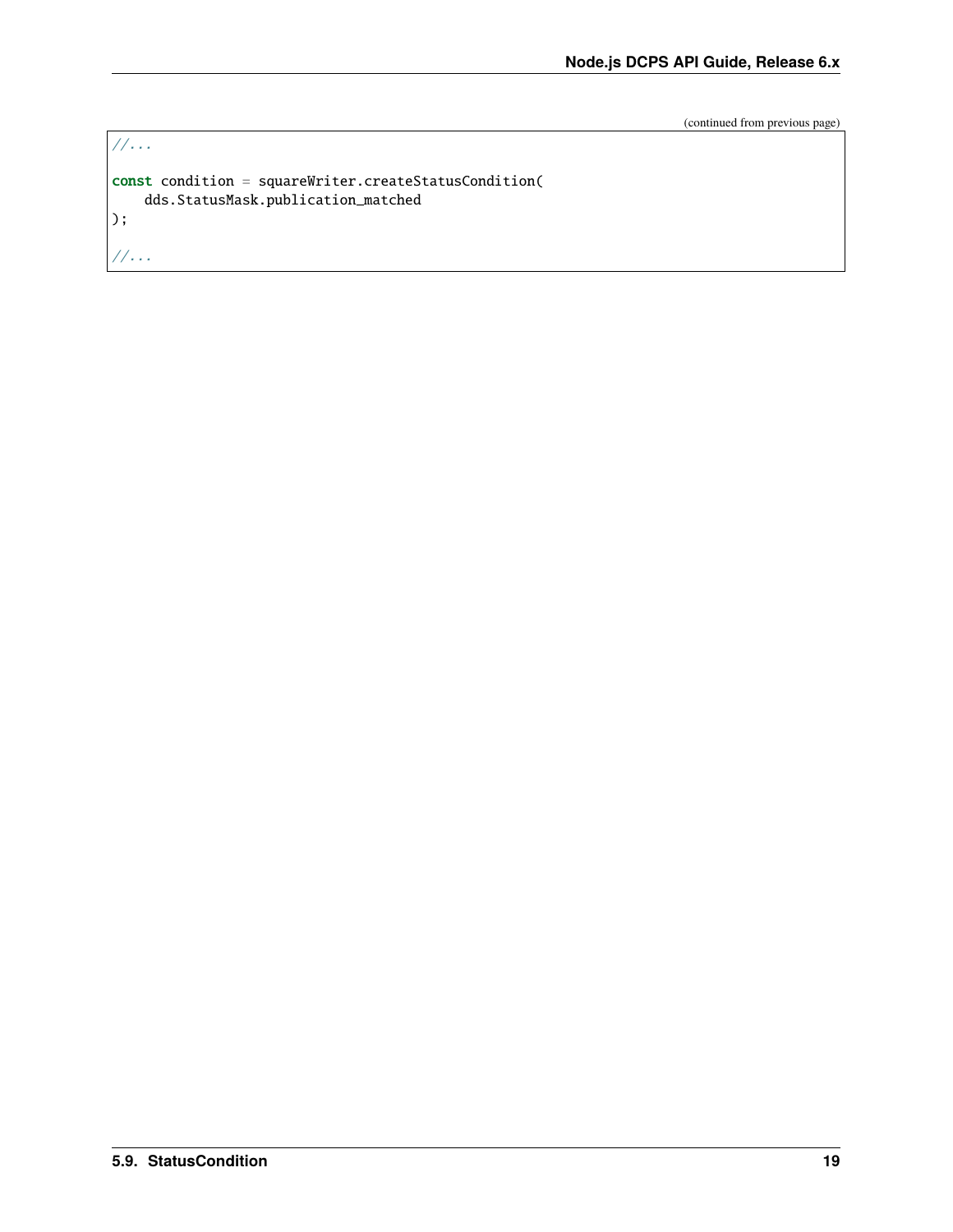# <span id="page-22-0"></span>**5.10 GuardCondition**

GuardCondition class is a user-triggerable condition for interrupting Waitsets.

A GuardCondition, when attached to a Waitset, enables you to interrupt an asynchronous Waitset.wait() operation by calling the GuardCondition.trigger() method.

**Note:** An explicit delete() is required for the GuardCondition to release DDS resources.

#### **Example**

Create a guard condition and attach it to a waitset.

```
const dds = require('vortexdds');
const ws = new ds.Waitset();
const guard = new dds.GuardCondition();
ws.attach(guard);
// ws.attach(other conditions);
ws.wait()
.then(triggeredConds => {
    for(const cond of triggeredConds) {
        if(cond == guard) {
            // guard was triggered
        }
    }
})
\text{.catch}(err \Rightarrow \{// wait set error, including timeout
});
// sometime later, cause the wait set to trigger.
guard.trigger();
```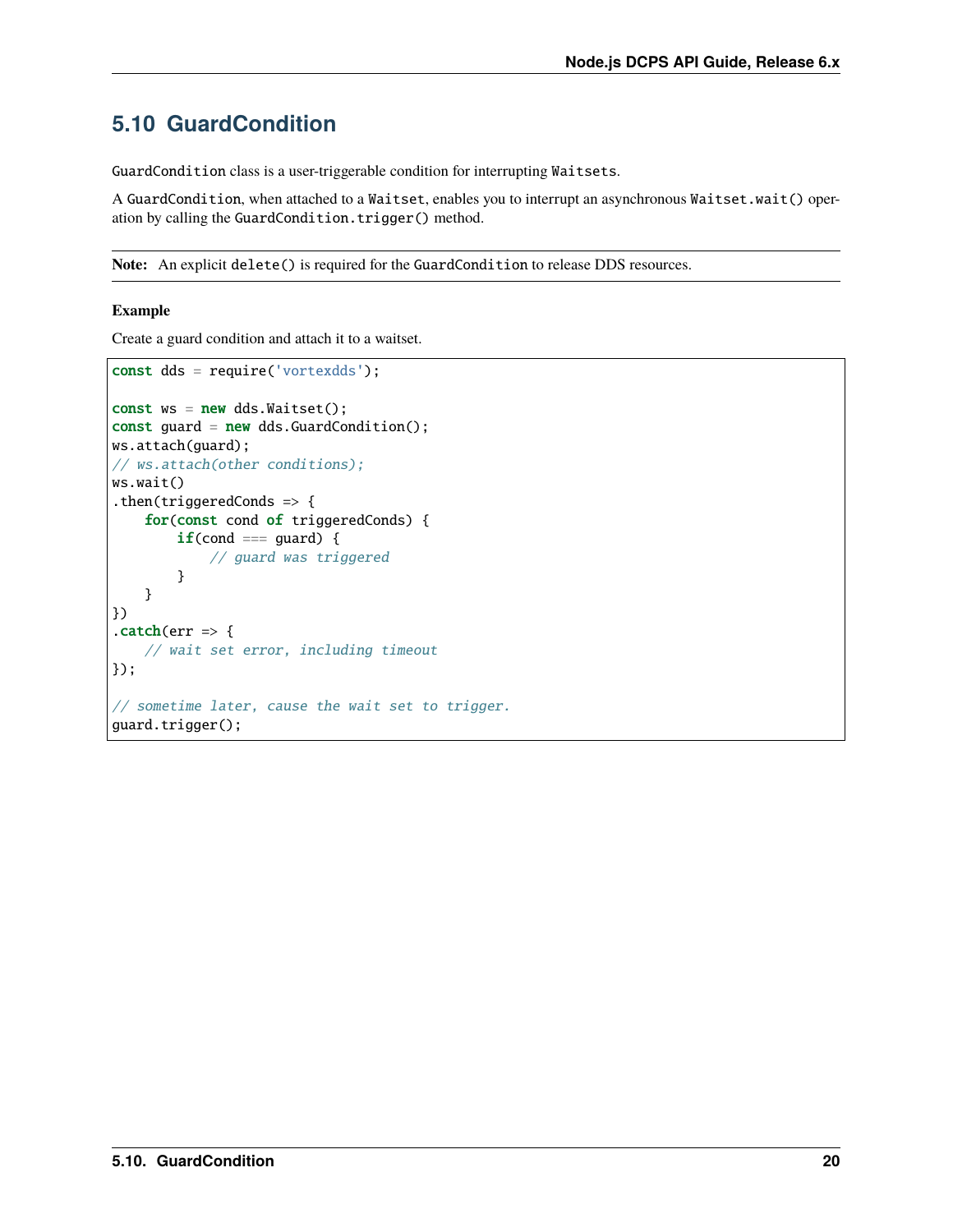# **LISTENER**

<span id="page-23-0"></span>The Listener provides a generic mechanism (a callback function) for DDS to notify an application of relevant asynchronous status change events, such as incoming data, a rejected sample or a missed deadline.

The Listener is related to changes in communication status. Each DCPS entity type supports its own specialized listener.

**Note:** Listeners are currently not supported for the Participant, Publisher and Subscriber entities in the NodeJS DCPS API.

# <span id="page-23-1"></span>**6.1 Attaching a listener to an entity**

On entity creation, a listener can be specified. By default the listener is set to null.

A listener is defined using a javascript object. One or more listener properties can be added. For each property, the listener property name and its callback function are defined. Each entity type supports its own listener functionality.

Please see ListenerExample for a runnable code example.

**Example: Creating a writer with listener for onPublicationMatched**

```
const writer = participant.createWriter(
 topic,
 null,
  {
    onPublicationMatched: function(entity, status) {
        console.log('== onPublicationMatched listener triggered');
        console.log(' status.totalCount: ', status.totalCount);
        console.log(' status.totalCountChange: ', status.totalCountChange);
        //...
   },
 }
);
```
**Example: Creating a reader with listener with multiple properties**

```
const reader = participant.createReader(
 topic,
 null,
 {
```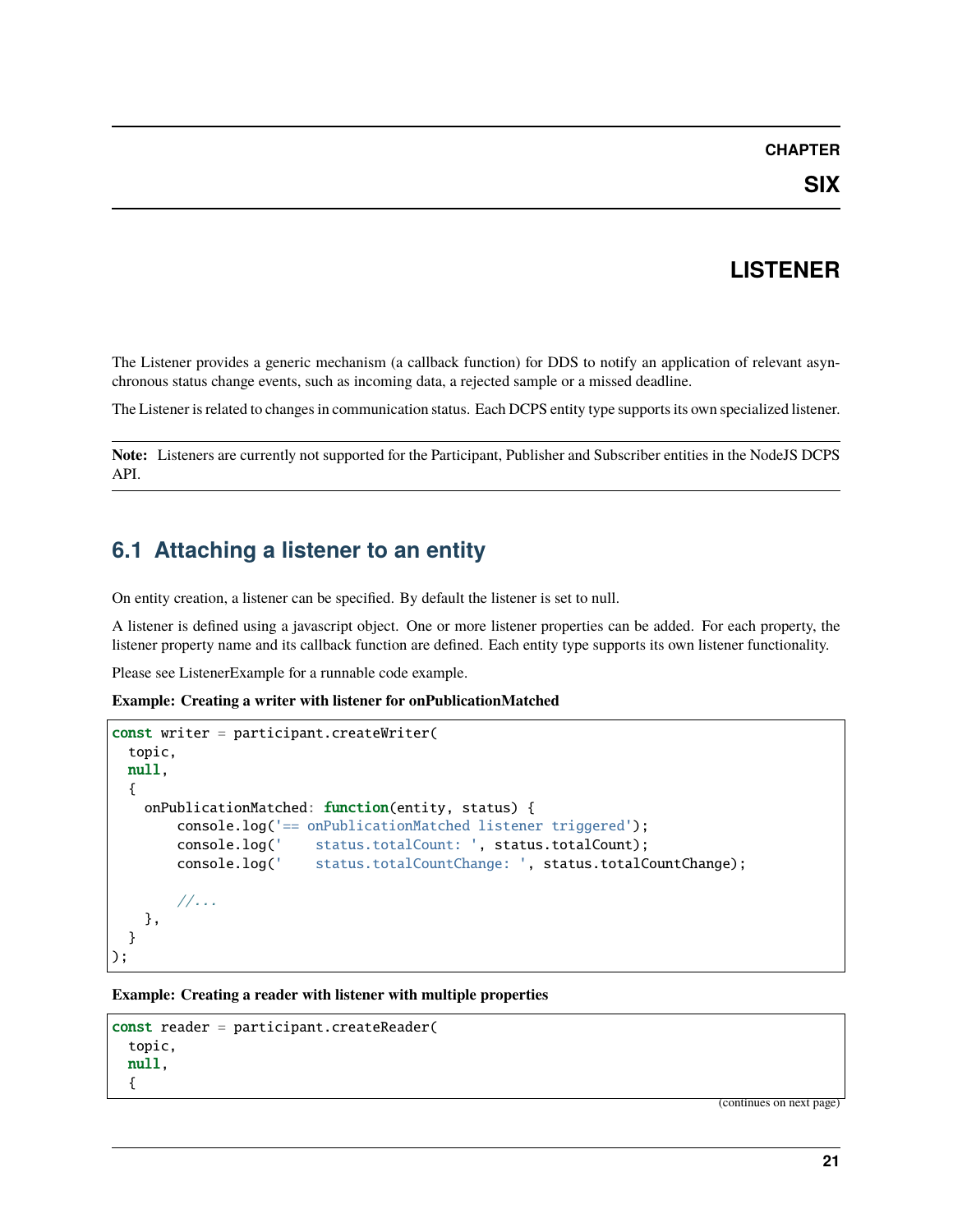```
onSubscriptionMatched: function(entity, status) {
        console.log('== onSubscriptionMatched listener triggered');
        //...
    },
    onDataAvailable: function(entity) {
        console.log('== onDataAvailable listener triggered');
        //...
    },
  }
);
```
# <span id="page-24-0"></span>**6.2 Listeners**

This section outlines the different listener properties supported for each entity type.

For more detailed information, please refer to the Node.js DCPS API documentation, found in:

*\$OSPL\_HOME/docs/nodejs/html*

### <span id="page-24-1"></span>**6.2.1 Topic Entity**

#### **onInconsistentTopic: function(topic, status)**

This function is called when another topic exists with the same name but different characteristics.

### <span id="page-24-2"></span>**6.2.2 Reader Entity**

#### **onRequestedDeadlineMissed: function(reader, status)**

This function is called when the deadline that the Reader was expecting through its QoS policy was not respected for a specific instance.

#### **onRequestedIncompatibleQos: function(reader, status)**

This function is called when a QoS policy requested is incompatible with the offered QoS policy by the Writer entity.

#### **onSampleRejected: function(reader, status)**

This function is when a received sample was rejected. This can happen when the Resource-Limits Qos is active and the History determined by History QoS of the Reader entity is full.

#### **onLivelinessChanged: function(reader, status)**

This function is called when the liveliness of one or more Writers that were writing instances read through the Reader has changed. Some Writer have become "active" or "inactive."

#### **onDataAvailable: function(reader)**

This function is called when new data is available for this Reader.

#### **onSubscriptionMatched: function(reader, status)**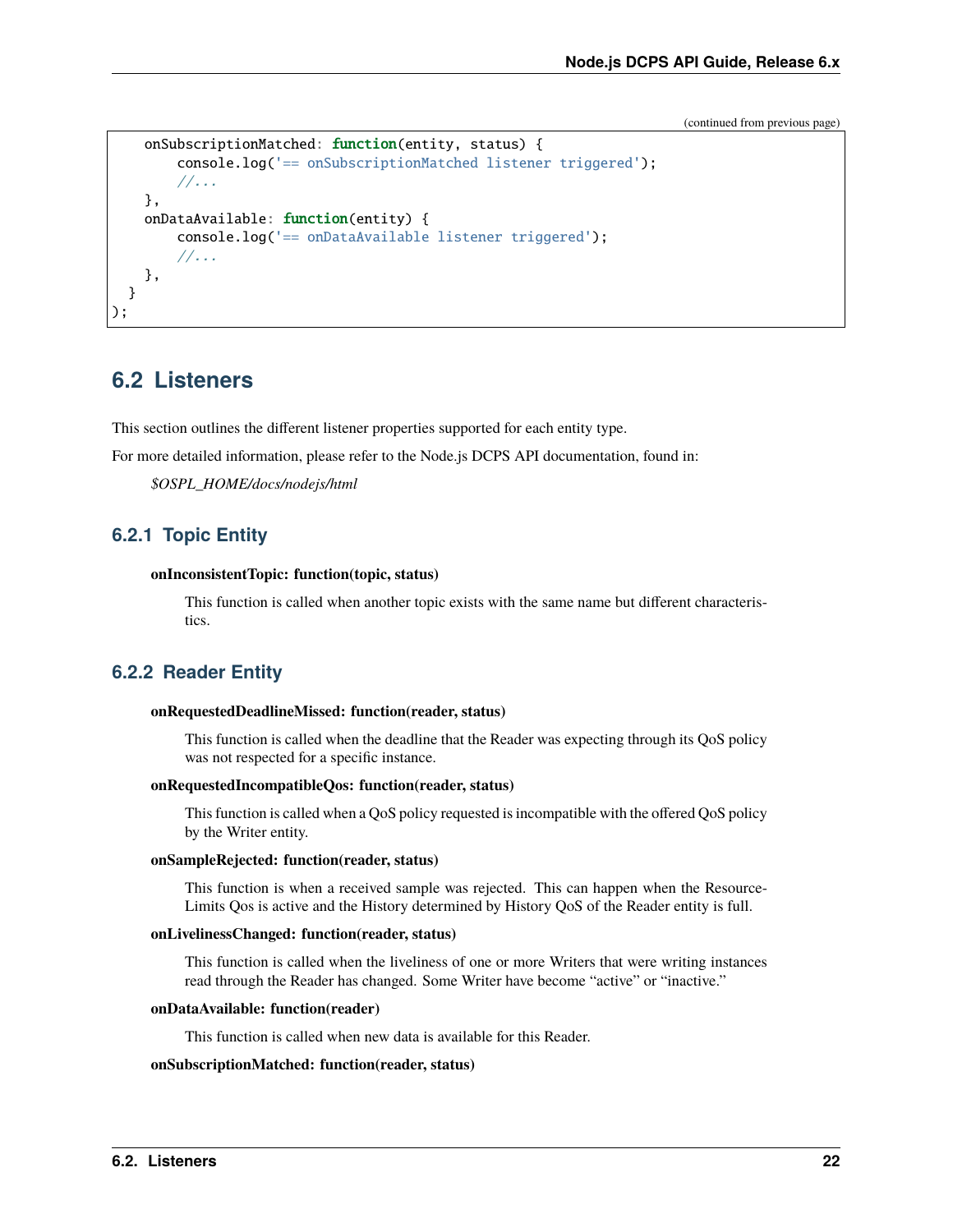This function is called when the Reader has found a Writer that matches the Topic and has compatible QoS, or has ceased to be matched with a Writer that was previously considered to be matched.

#### **onSampleLost: function(reader, status)**

This function is called when a sample has been lost (never received).

### <span id="page-25-0"></span>**6.2.3 Writer Entity**

#### **onOfferedDeadlineMissed: function(writer, status)**

This function is called when the deadline that the Writer has committed through its Qos policy DEADLINE was not respected for a specific instance.

#### **onOfferedIncompatibleQos: function(writer, status)**

This function is called when a Qos policy value was incompatible with what was requested.

#### **onLivelinessLost: function(writer, status)**

This function is called when the liveliness that the Writer has committed through its Qos policy LIVELINESS was not respected; thus Reader entities will consider the Writer as no longer "active".

#### **onPublicationMatched: function(writer, status)**

This function is called when the Writer has found a Reader that matches the Topic and has compatible QoS, or has ceased to be matched with a Reader that was previously considered to be matched.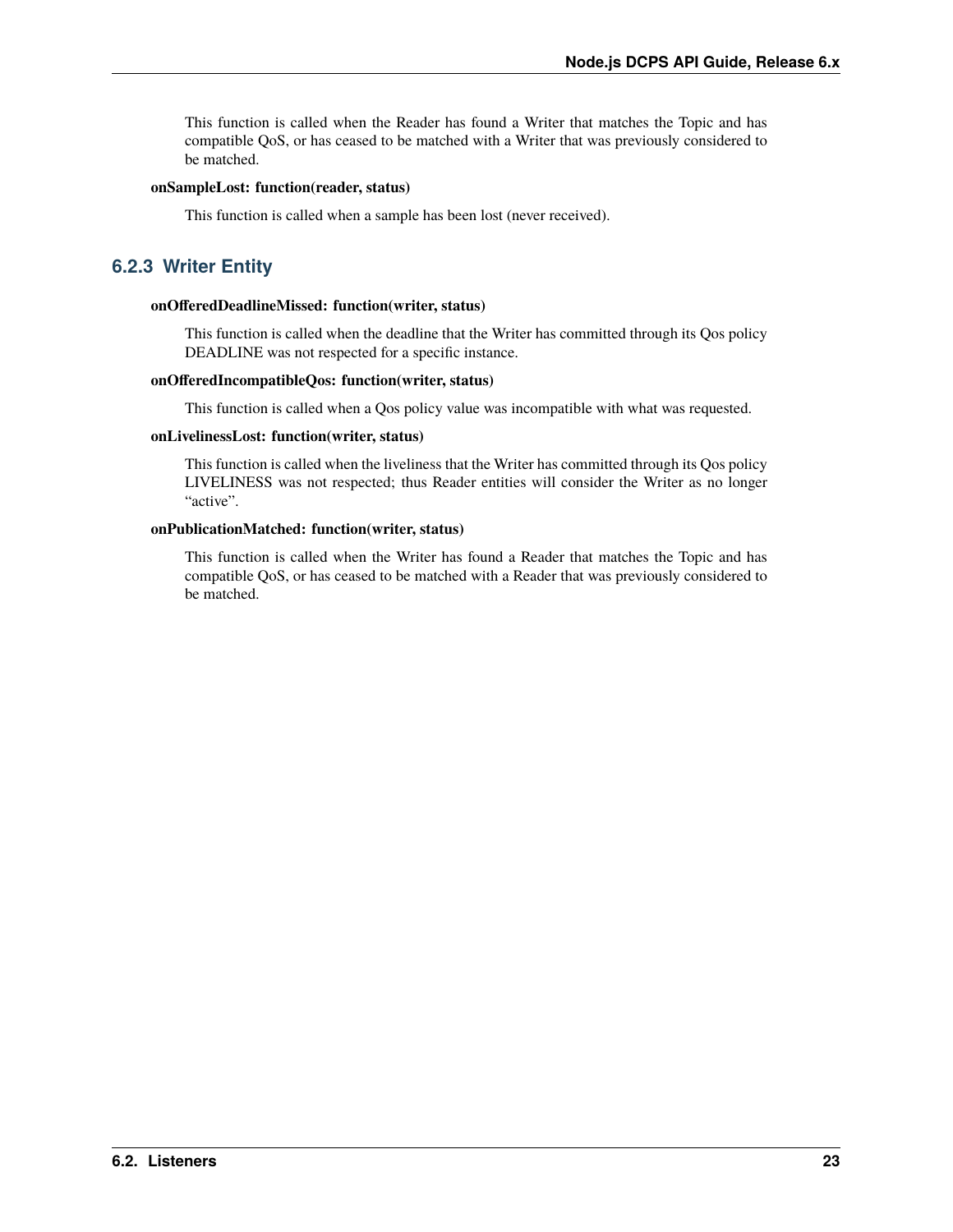**SEVEN**

# **QUALITY OF SERVICE (QOS)**

<span id="page-26-0"></span>The following section explains how to set the Quality of Service (QoS) for a DDS entity.

Users have two options available to set the QoS for an entity or entities. They can define the QoS settings using an XML file, or they can use the Node.js DCPS APIs. Both of these options are explained.

If a QoS setting for an entity is not set using an xml file or the Node.js DCPS APIs, the defaults will be used. This allows a user the ability to override only those settings that require non-default values.

# <span id="page-26-1"></span>**7.1 Setting QoS Using QoS Provider XML File**

QoS for DDS entities can be set using XML files based on the XML schema file [QoSProfile.xsd.](http://www.omg.org/spec/dds4ccm/20110201/DDS_QoSProfile.xsd) These XML files contain one or more QoS profiles for DDS entities. OSPL includes an XSD (XML schema), that is located in \$OSPL\_HOME/etc/DDS\_QoSProfile.xml. This can be used with XML schema core editors to help create valid XML files.

Sample QoS Profile XML files can be found in the examples directory. Typically you will place the qos files in a subdirectory of your Node.js application.

### <span id="page-26-2"></span>**7.1.1 QoS Profile**

A QoS profile consists of a name and optionally a base\_name attribute. The base\_name attribute allows a QoS or a profile to inherit values from another QoS or profile in the same file. The file contains QoS elements for one or more DDS entities.

A skeleton file without any QoS values is displayed below to show the structure of the file.

```
<dds xmlns="http://www.omg.org/dds/"
xmlns:xsi="http://www.w3.org/2001/XMLSchema-instance"
xsi:schemaLocation="file:DDS_QoSProfile.xsd">
   <qos_profile name="DDS QoS Profile Name">
        <datareader_qos></datareader_qos>
        <datawriter_qos></datawriter_qos>
        <domainparticipant_qos></domainparticipant_qos>
        <subscriber_qos></subscriber_qos>
        <publisher_qos></publisher_qos>
        <topic_qos></topic_qos>
    </qos_profile>
</dds>
```
**Example: Persistent QoS XML file**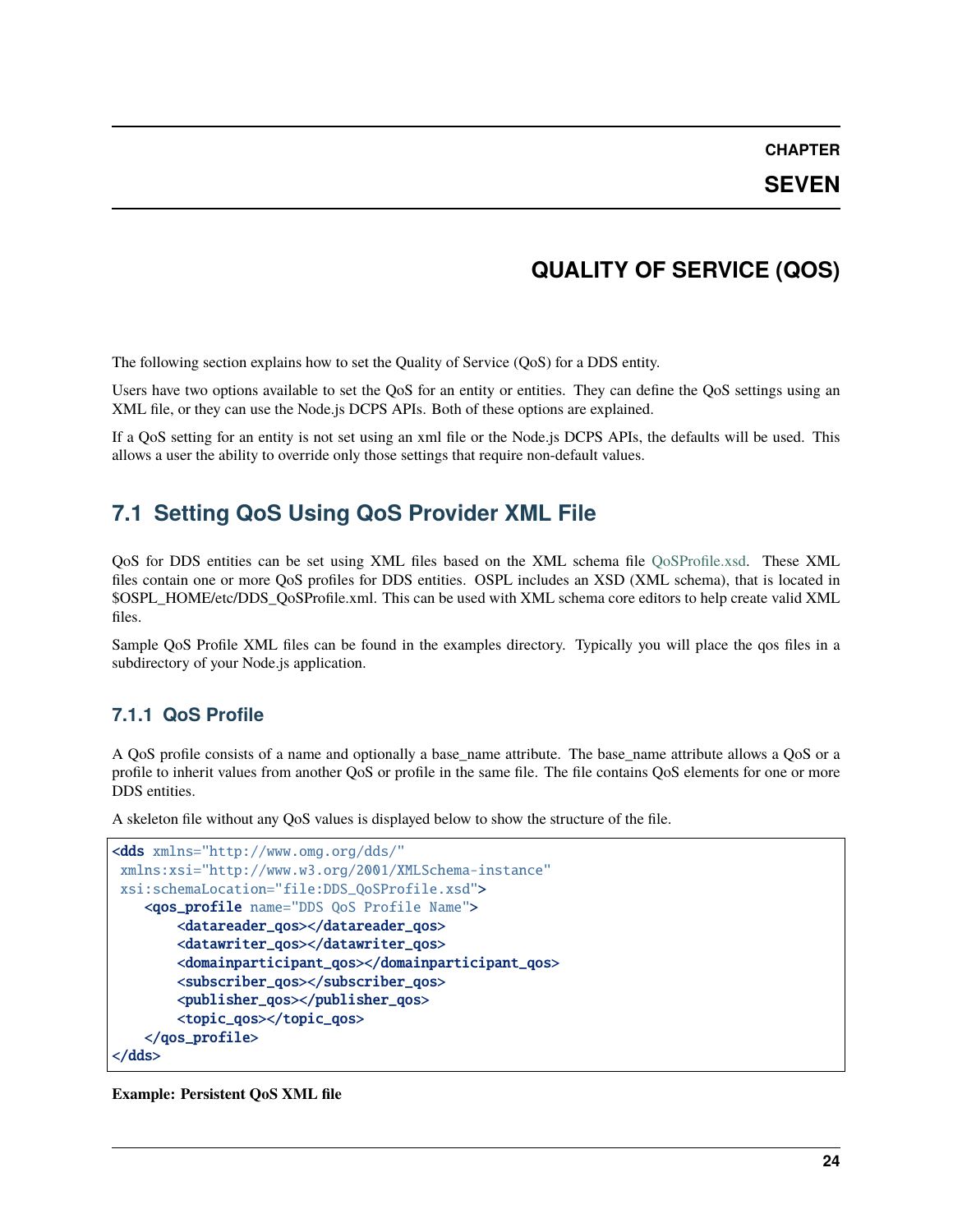```
<?xml version="1.0" encoding="UTF-8"?>
<dds xmlns="http://www.omg.org/dds/"
xmlns:xsi="http://www.w3.org/2001/XMLSchema-instance"
xsi:schemaLocation="file:DDS_QoSProfile.xsd">
<qos_profile name="DDS PersistentQosProfile">
     <domainparticipant_qos>
          <user_data>
               <value></value>
          </user_data>
          <entity_factory>
               <autoenable_created_entities>true</autoenable_created_entities>
          </entity_factory>
     </domainparticipant_qos>
     <subscriber_qos name="subscriber1">
          <presentation>
               <access_scope>INSTANCE_PRESENTATION_QOS</access_scope>
               <coherent_access>true</coherent_access>
               <ordered_access>true</ordered_access>
          </presentation>
          <partition>
               <name>partition1</name>
          </partition>
          <group_data>
               <value></value>
          </group_data>
          <entity_factory>
               <autoenable_created_entities>true</autoenable_created_entities>
          </entity_factory>
     </subscriber_qos>
     <subscriber_qos name="subscriber2">
          <presentation>
               <access_scope>INSTANCE_PRESENTATION_QOS</access_scope>
               <coherent_access>false</coherent_access>
               <ordered_access>false</ordered_access>
          </presentation>
          <partition>
               <name></name>
          </partition>
          <group_data>
               <value></value>
          </group_data>
          <entity_factory>
               <autoenable_created_entities>true</autoenable_created_entities>
          </entity_factory>
     </subscriber_qos>
     <publisher_qos>
          <presentation><access_scope>INSTANCE_PRESENTATION_QOS</access_scope>
               <coherent_access>true</coherent_access>
               <ordered_access>true</ordered_access>
          </presentation>
          <partition>
               <name>partition1</name>
```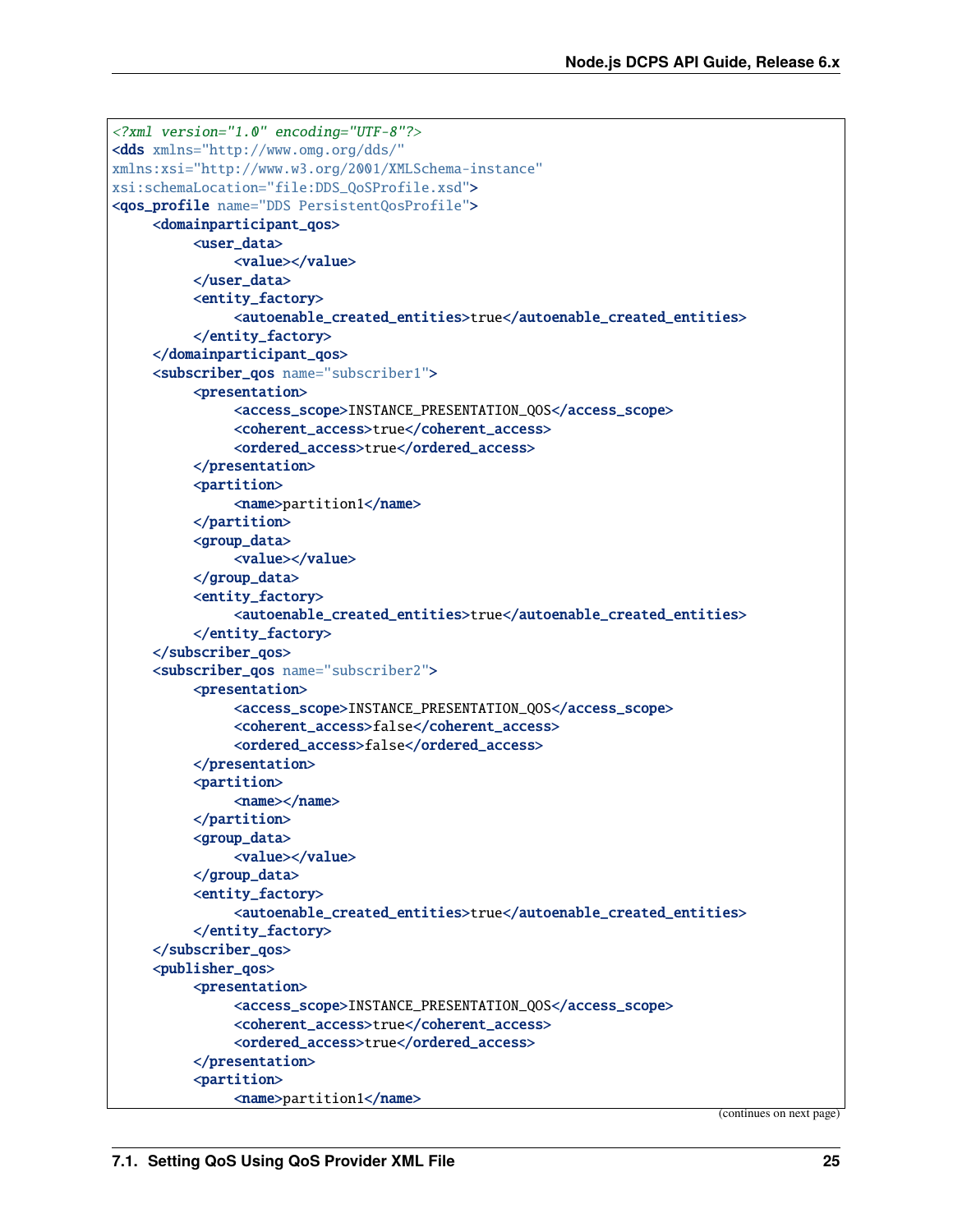```
</partition>
     <group_data>
          <value></value>
     </group_data>
     <entity_factory>
          <autoenable_created_entities>true</autoenable_created_entities>
     </entity_factory>
</publisher_qos>
<datawriter_qos>
     <durability>
          <kind>PERSISTENT_DURABILITY_QOS</kind>
     </durability>
     <deadline>
          <period>
               <sec>DURATION_INFINITE_SEC</sec>
               <nanosec>DURATION_INFINITE_NSEC</nanosec>
          </period>
     </deadline>
     <latency_budget>
          <duration>
               <sec>0</sec>
               <nanosec>0</nanosec>
          </duration>
     </latency_budget>
     <liveliness>
          <kind>AUTOMATIC_LIVELINESS_QOS</kind>
          <lease_duration>
               <sec>DURATION_INFINITE_SEC</sec>
               <nanosec>DURATION_INFINITE_NSEC</nanosec>
          </lease_duration>
     </liveliness>
     <reliability>
          <kind>RELIABLE_RELIABILITY_QOS</kind>
          <max_blocking_time>
               <sec>0</sec>
               <nanosec>100000000</nanosec>
          </max_blocking_time>
    </reliability>
    <destination_order>
         <kind>BY_RECEPTION_TIMESTAMP_DESTINATIONORDER_QOS</kind>
     </destination_order>
     <history>
          <kind>KEEP_LAST_HISTORY_QOS</kind>
          <depth>100</depth>
     </history>
     <resource_limits>
          <max_samples>LENGTH_UNLIMITED</max_samples>
          <max_instances>LENGTH_UNLIMITED</max_instances>
          <max_samples_per_instance>LENGTH_UNLIMITED</max_samples_per_instance>
     </resource_limits>
     <transport_priority>
          <value>0</value>
```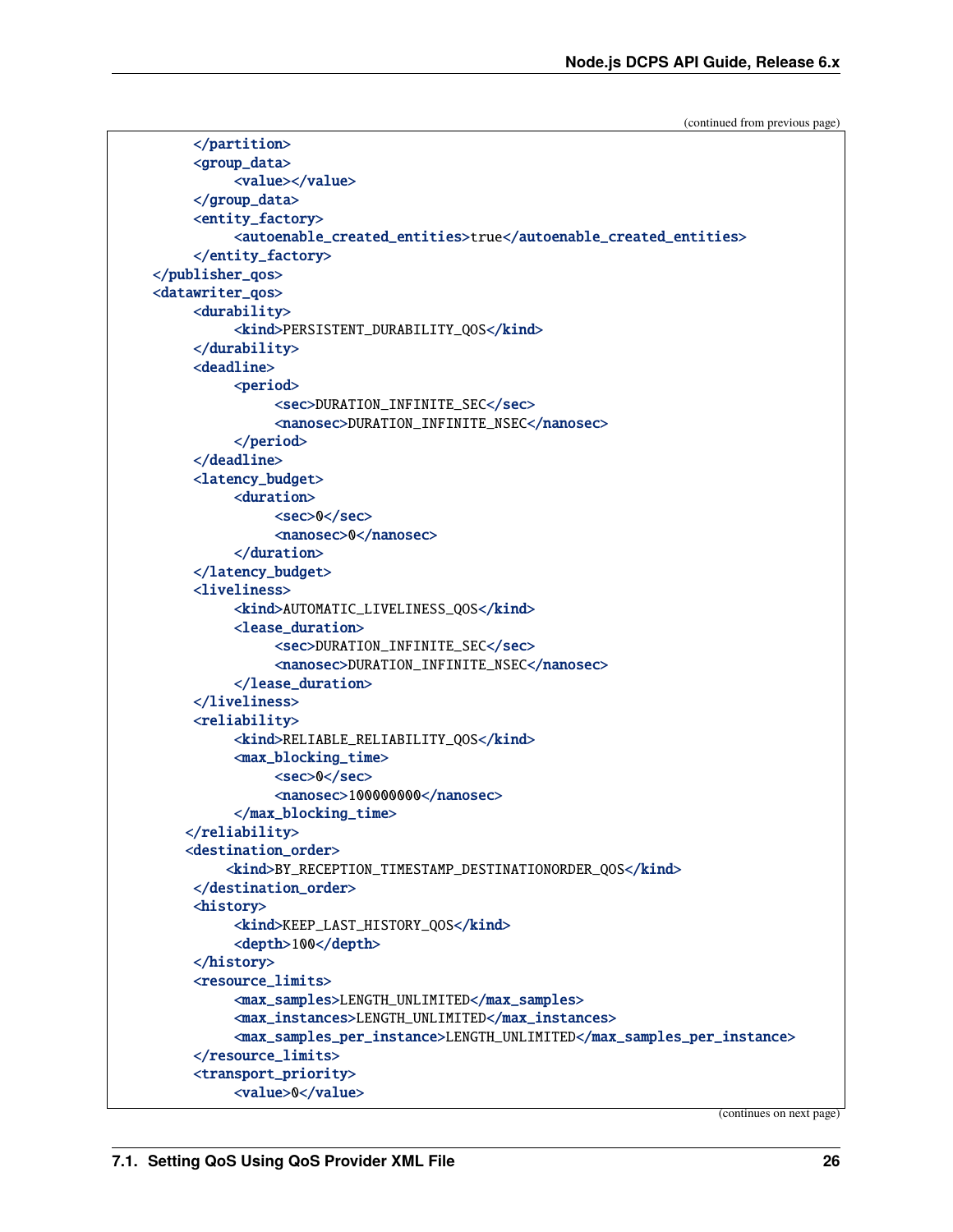```
(continued from previous page)
```

```
</transport_priority>
         <lifespan>
              <duration>
                   <sec>DURATION_INFINITE_SEC</sec>
                   <nanosec>DURATION_INFINITE_NSEC</nanosec>
              </duration>
         </lifespan>
         <user_data>
              <value></value>
        </user_data>
        <ownership>
             <kind>SHARED_OWNERSHIP_QOS</kind>
         </ownership>
         <ownership_strength>
              <value>0</value>
         </ownership_strength>
         <writer_data_lifecycle>
              <autodispose_unregistered_instances>true</autodispose_unregistered_
˓→instances>
         </writer_data_lifecycle>
    </datawriter_qos>
    <datareader_qos>
         <durability>
             <kind>PERSISTENT_DURABILITY_QOS</kind>
         </durability>
         <deadline>
              <period>
                   <sec>DURATION_INFINITE_SEC</sec>
                    <nanosec>DURATION_INFINITE_NSEC</nanosec>
              </period>
         </deadline>
         <latency_budget>
              <duration>
                   <sec>0</sec>
                   <nanosec>0</nanosec>
              </duration>
         </latency_budget>
         <liveliness>
              <kind>AUTOMATIC_LIVELINESS_QOS</kind>
              <lease_duration>
                   <sec>DURATION_INFINITE_SEC</sec>
                   <nanosec>DURATION_INFINITE_NSEC</nanosec>
              </lease_duration>
         </liveliness>
         <reliability>
              <kind>BEST_EFFORT_RELIABILITY_QOS</kind>
              <max_blocking_time>
                   <sec>0</sec>
                   <nanosec>100000000</nanosec>
              </max_blocking_time>
         </reliability>
         <destination_order>
```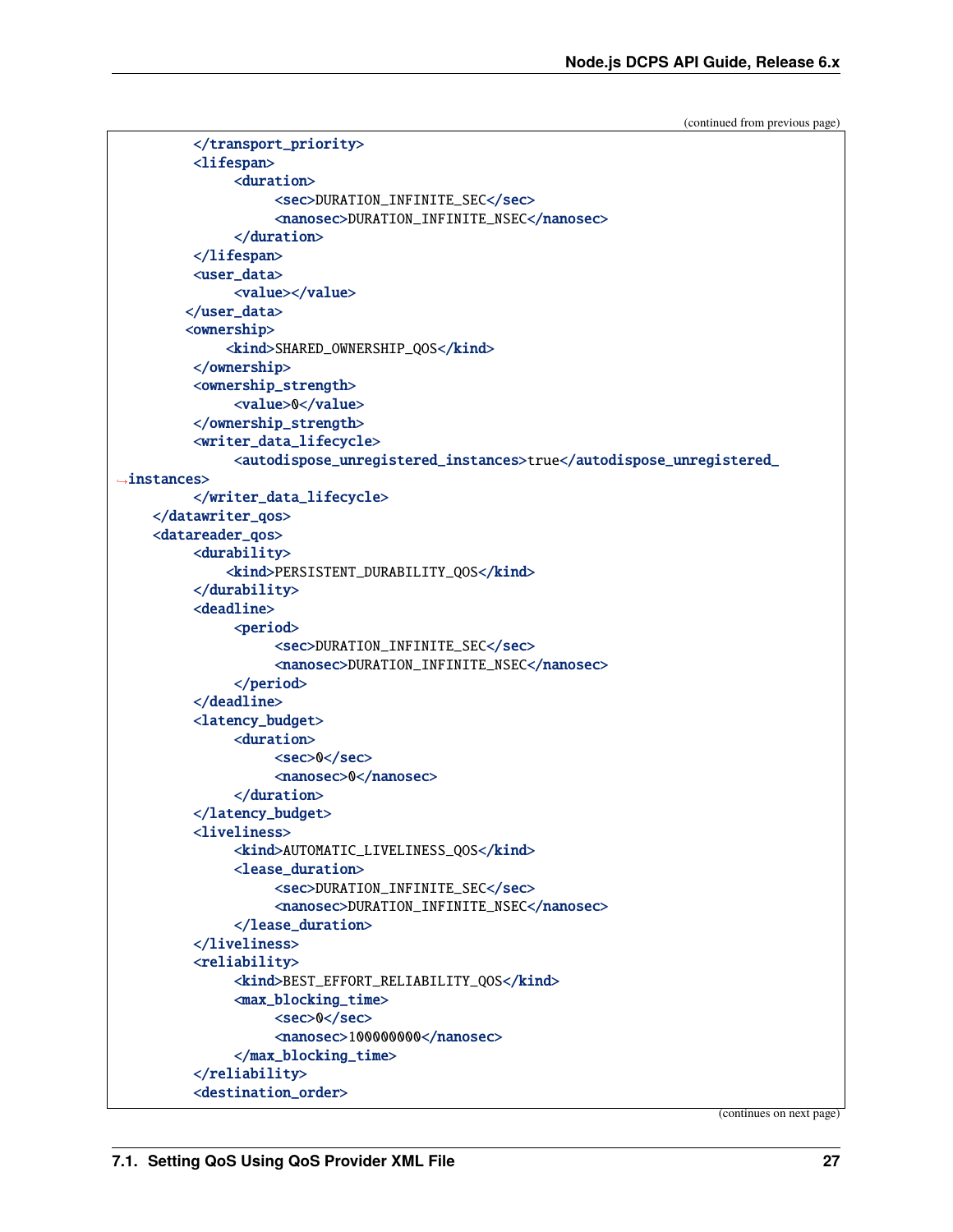```
<kind>BY_RECEPTION_TIMESTAMP_DESTINATIONORDER_QOS</kind>
     </destination_order>
     <history>
          <kind>KEEP_ALL_HISTORY_QOS</kind>
     </history>
     <resource_limits>
          <max_samples>LENGTH_UNLIMITED</max_samples>
          <max_instances>LENGTH_UNLIMITED</max_instances>
          <max_samples_per_instance>LENGTH_UNLIMITED</max_samples_per_instance>
     </resource_limits>
     <user_data>
          <value></value>
     </user_data>
     <ownership>
          <kind>SHARED_OWNERSHIP_QOS</kind>
     </ownership>
     <time_based_filter>
          <minimum_separation>
               <sec>0</sec>
               <nanosec>0</nanosec>
          </minimum_separation>
     </time_based_filter>
     <reader_data_lifecycle>
          <autopurge_nowriter_samples_delay>
               <sec>DURATION_INFINITE_SEC</sec>
               <nanosec>DURATION_INFINITE_NSEC</nanosec>
          </autopurge_nowriter_samples_delay>
          <autopurge_disposed_samples_delay>
               <sec>DURATION_INFINITE_SEC</sec>
               <nanosec>DURATION_INFINITE_NSEC</nanosec>
          </autopurge_disposed_samples_delay>
     </reader_data_lifecycle>
</datareader_qos>
<topic_qos>
     <topic_data>
          <value></value>
     </topic_data>
     <durability>
          <kind>PERSISTENT_DURABILITY_QOS</kind>
     </durability>
     <durability_service>
          <service_cleanup_delay>
               <sec>3600</sec>
               <nanosec>0</nanosec>
          </service_cleanup_delay>
          <history_kind>KEEP_LAST_HISTORY_QOS</history_kind>
          <history_depth>100</history_depth>
          <max_samples>8192</max_samples>
          <max_instances>4196</max_instances>
          <max_samples_per_instance>8192</max_samples_per_instance>
     </durability_service>
     <deadline>
```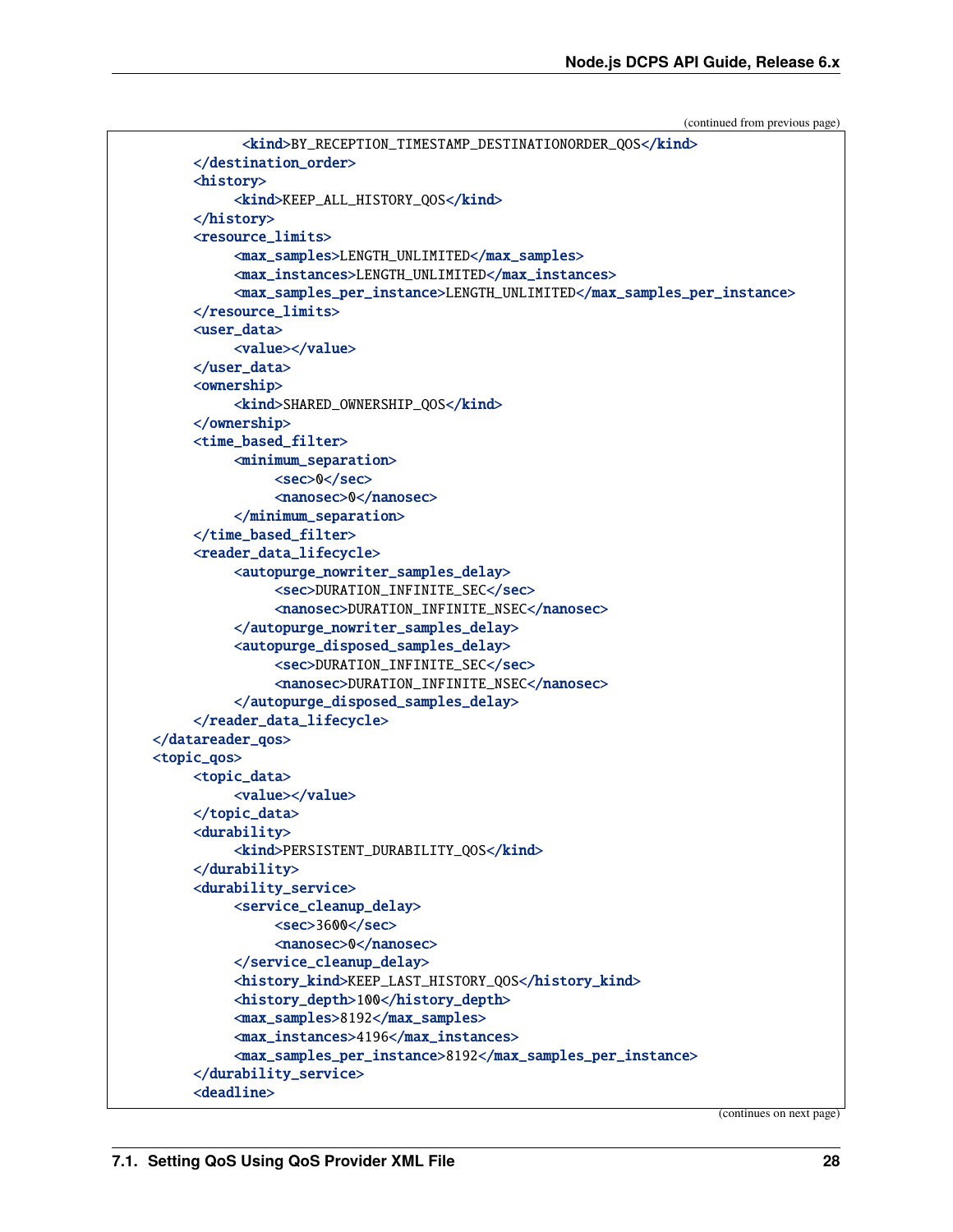```
<period>
                    <sec>DURATION_INFINITE_SEC</sec>
                    <nanosec>DURATION_INFINITE_NSEC</nanosec>
               </period>
          </deadline>
          <latency_budget>
               <duration>
                    <sec>0</sec>
                    <nanosec>0</nanosec>
               </duration>
          </latency_budget>
          <liveliness>
               <kind>AUTOMATIC_LIVELINESS_QOS</kind>
               <lease_duration>
                    <sec>DURATION_INFINITE_SEC</sec>
                    <nanosec>DURATION_INFINITE_NSEC</nanosec>
               </lease_duration>
          </liveliness>
          <reliability>
               <kind>BEST_EFFORT_RELIABILITY_QOS</kind>
               <max_blocking_time>
                    <sec>0</sec>
                    <nanosec>100000000</nanosec>
                    </max_blocking_time>
          </reliability>
          <destination_order>
               <kind>BY_RECEPTION_TIMESTAMP_DESTINATIONORDER_QOS</kind>
          </destination_order>
          <history>
               <kind>KEEP_LAST_HISTORY_QOS</kind>
               <depth>1</depth>
          </history>
              <resource_limits>
               <max_samples>LENGTH_UNLIMITED</max_samples>
               <max_instances>LENGTH_UNLIMITED</max_instances>
               <max_samples_per_instance>LENGTH_UNLIMITED</max_samples_per_instance>
          </resource_limits>
          <transport_priority>
               <value>0</value>
          </transport_priority>
          <lifespan>
               <duration>
                    <sec>DURATION_INFINITE_SEC</sec>
                    <nanosec>DURATION_INFINITE_NSEC</nanosec>
              </duration>
          </lifespan>
          <ownership>
               <kind>SHARED_OWNERSHIP_QOS</kind>
          </ownership>
     </topic_qos>
</qos_profile>
</dds>
```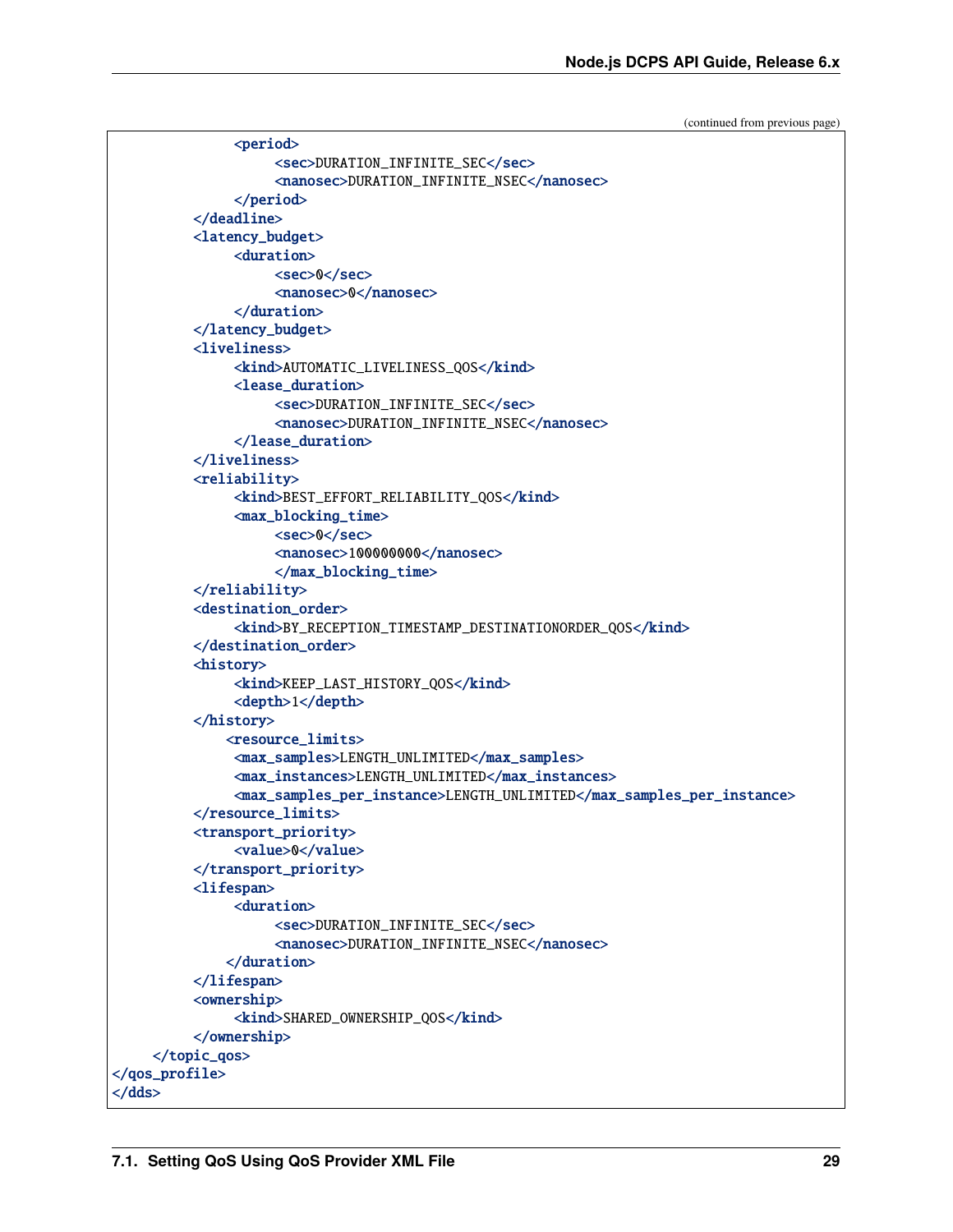### <span id="page-32-0"></span>**7.1.2 Applying QoS Profile**

To set the QoS profile for a DDS entity using the Node.js DCPS API and an XML file, the user specifies the qos file URI or file path and the QoS profile name as parameters.

#### **Example: Using QoSProvider**

```
const dds = require('vortexdds');
const path = require('path');const QOS_XML_PATH = __dirname + path.sep + 'DDS_Get_Set_QoS.xml';
const QOS_PROFILE = 'DDS GetSetQosProfile';
const DOMAIN_ID = dds.DDS_DOMAIN_DEFAULT;
//...
async function setup(){
    let participant = null;
    let qp = null;try {
        // create a qos provider using qos xml file
        qp = new dds.QoSProvider(QOS_XML_PATH, QOS_PROFILE);
        // get participant qos from qos provider and create a participant
        const poos = qp.getParticipantQos();
        participant = new ds.Participant(DOMAIN_ID, pgos);// get publisher qos from qos provider
        const pubqos = qp.getPublisherQos();
        // get publisher qos policies
        const pubScope = pubqos.presentation;
        const publisher = participant.createPublisher(pubqos);
        //...
    } finally {
        console.log('=== Cleanup resources');
        if (qp  == \text{null}){
           qp.delete();
        }
        if (participant  == null){
          participant.delete().catch((error) \Rightarrow {
            console.log('Error cleaning up resources: '
              + error.message);
          });
        }
    }
}
```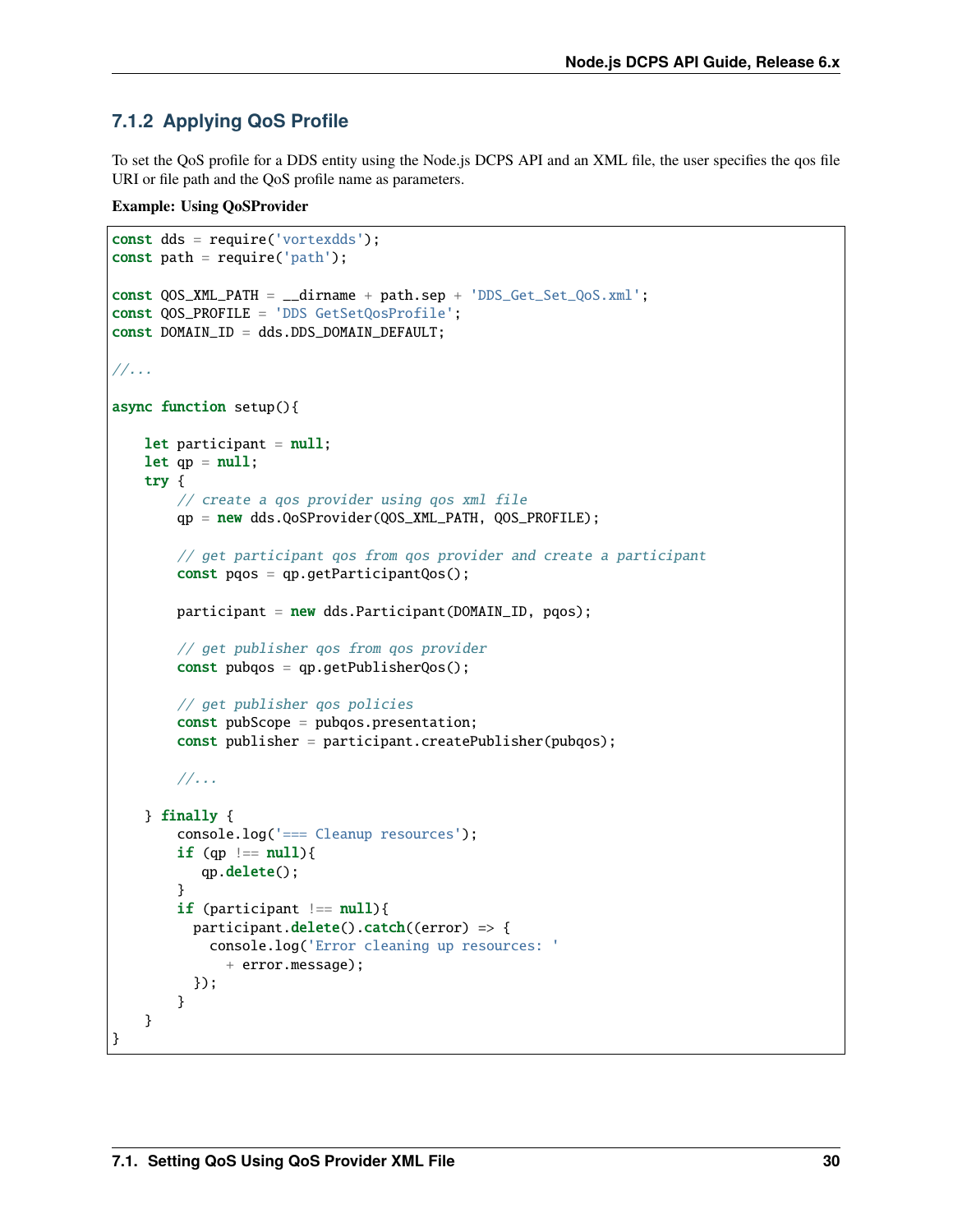# <span id="page-33-0"></span>**7.2 Setting QoS Using Node.js DCPS API Classes**

QoS settings can also be set by using the Node.js classes alone. (No XML files required.)

**Example: Create Reader Using QoS APIS**

```
const dds = require('vortexdds');
//...
function createReader(subscriber, topic){
   // get the default reader qos
   const rqos = dds.QoS.readerDefault();
   // modify the reader qos policies
   rqos.partition = {names: 'partition1'};
   rqos.timebasedFilter = {minimumSeparation: 60000};
   rqos.readerDataLifecycle = {
        autopurgeNoWriterSamples: 100,
        autopurgeDisposedSamplesDelay: 500,
   };
   // create a reader with qos
   const reader = subscriber.createReader(topic, rqos);
   //...
}
```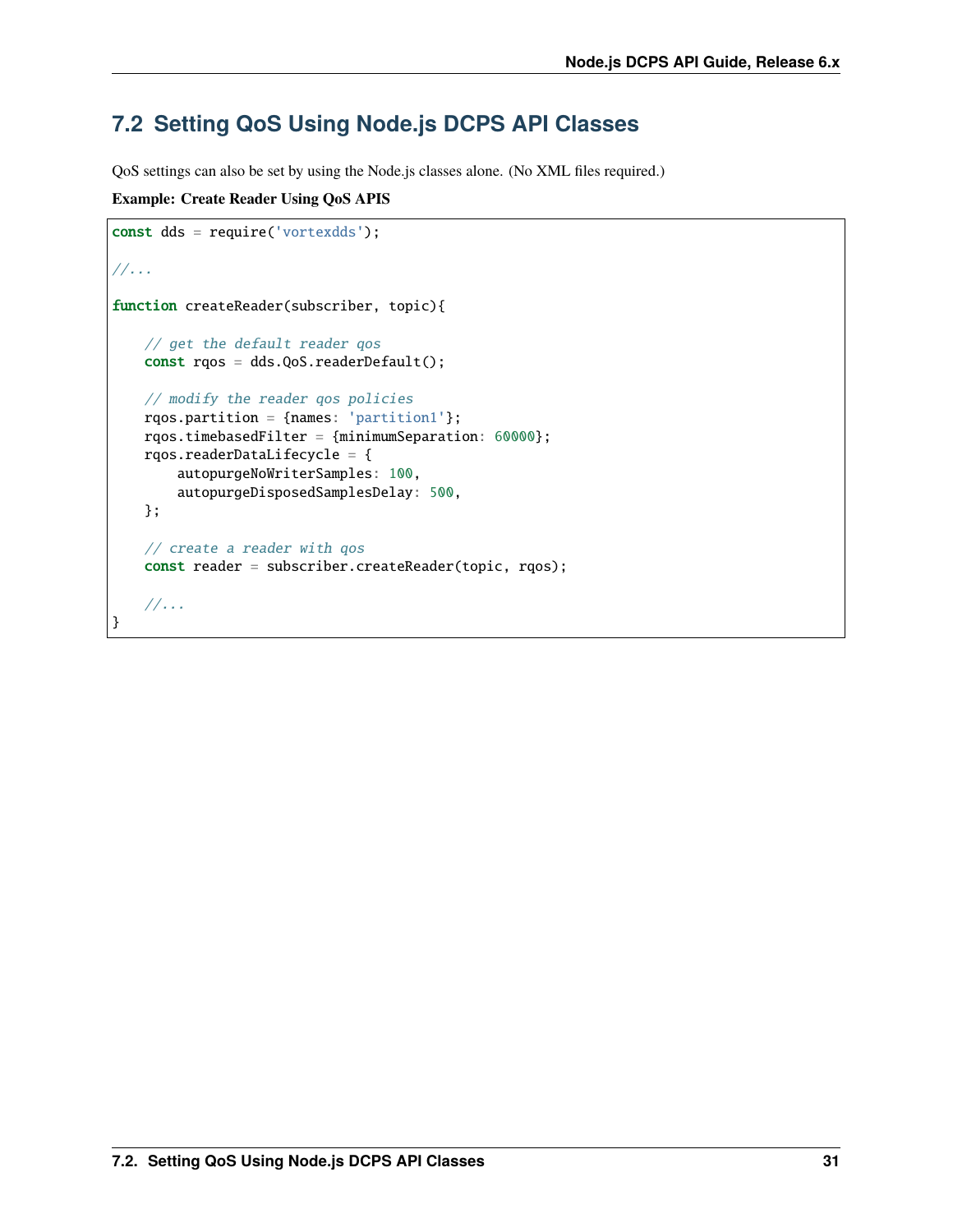### **EIGHT**

# **TOPIC GENERATION AND DISCOVERY**

<span id="page-34-0"></span>A DDS Topic represents the unit for information that can be produced or consumed by a DDS application. Topics are defined by a name, a type, and a set of QoS policies.

The Node.js DCPS API provides several ways of generating Node.js classes to represent DDS topics.

- over the wire discovery
- dynamic generation of Node.js classes using parameters IDL file and topic name

**Note:**

• The *[Examples](#page-9-0)* section provides the examples directory location, example descriptions and running instructions.

### <span id="page-34-1"></span>**8.1 Over the Wire Discovery**

Node.js topic classes can be generated for existing DDS topics in the DDS system. These topics are "discovered over the wire".

The Node.js classes are generated when the topic is requested by name.

A code snippet is provided from findTopicExample.js. This example finds a topic registered by another process, and writes a sample to that topic.

**Example: findTopic**

```
const dds = require('vortexdds');
const dp = someAlreadyCreatedParticipant;
dp.findTopic('MyTopic')
  .then(topic \Rightarrow {
    // do something with the found topic
})
\text{.catch}(err \Rightarrow \{// process any exception
})
.then(= \Rightarrow {
    // cleanup: do any processing necessary after both
    // success and failure
});
```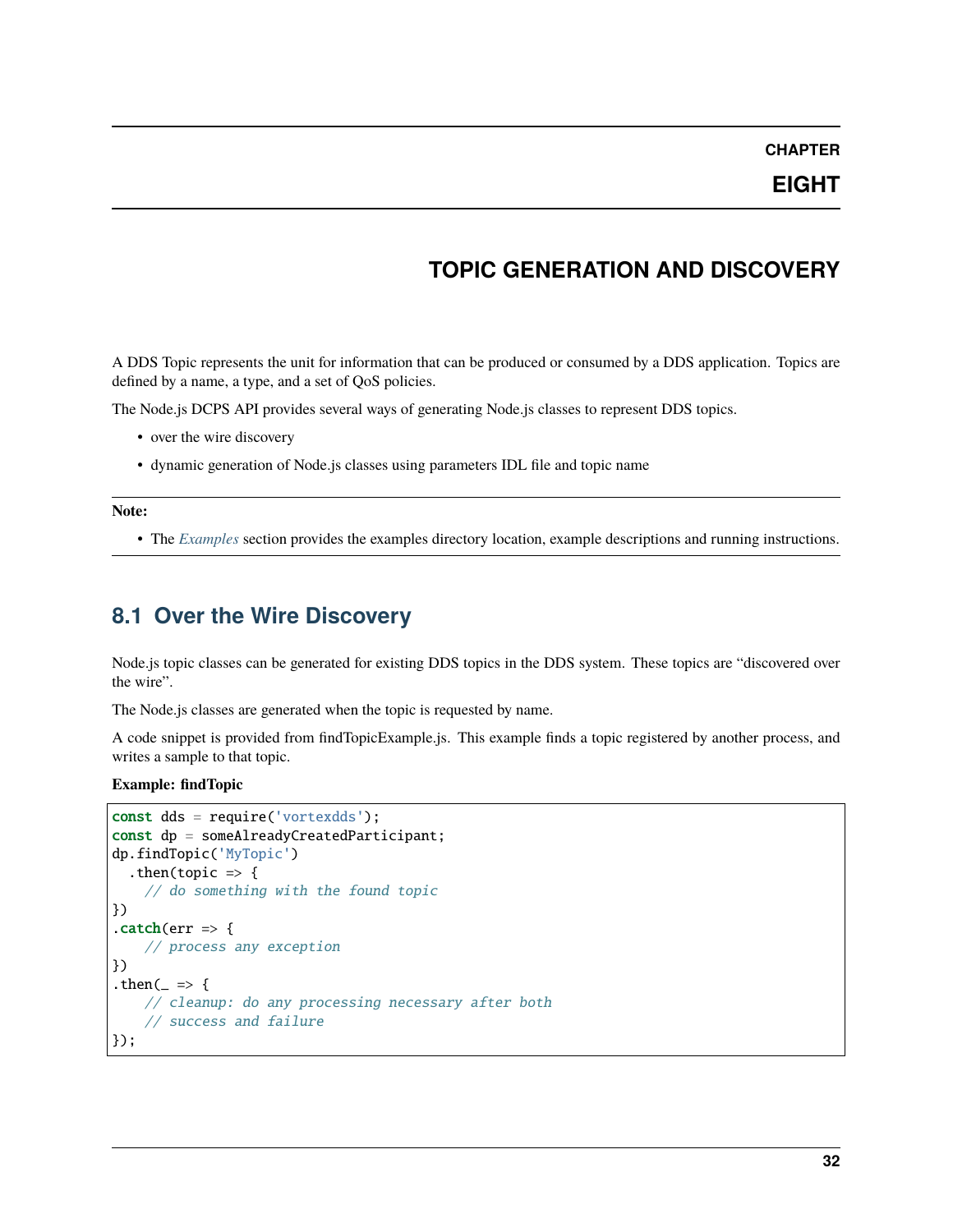# <span id="page-35-0"></span>**8.2 Dynamic Generation of Node.js Topic Classes Using IDL and Name**

The Node.js DCPS API supports generation of Node.js topic classes from IDL. This section describes the details of the IDL-Node.js binding.

### <span id="page-35-1"></span>**8.2.1 Dynamic Generation**

The Node.js DCPS API provides an asynchronous function that returns a Map of TypeSupport objects.

A TypeSupport object includes the topic typename, keys and descriptor.

The structure type representation of a topic is created by the TypeSupport object. However, the usage of the structure type is internal to the Node.js DCPS API.

In order to create a Topic, a topic name and a TypeSupport are passed into the Participant.createTopic function. (Qos and listener parameters are optional)

#### **Example: Import a Topic from IDL**

```
const dds = require('vortexdds');
const path = require('path');//...
async function createTopic(participant) {
  const topicName = 'IoTData';
 const idlName = 'dds_IoTData.idl';
  const idlPath = path.resolve(idlName);
 //wait for dds.importIDL to return a map of typeSupports
 let typeSupports = await dds.importIDL(idlPath);
 let typeSupport = typeSupports.get('DDS::IoT::IoTData');
 return participant.createTopic(topicName, typeSupport);
};
```
### <span id="page-35-2"></span>**8.2.2 Generated Artifacts**

The following table defines the Node.js artifacts generated from IDL concepts:

| <b>IDL Concept</b> | Node.js Concept                                                    |
|--------------------|--------------------------------------------------------------------|
| module             | N/A                                                                |
| enum               | enum from npm 'enum' package                                       |
| enum value         | enum value                                                         |
| struct             | object                                                             |
| field              | object property                                                    |
| union              | object (IoTValue from dds_IoTData.idl is the only supported union) |

#### **Datatype mappings**

The following table shows the Node.js equivalents to IDL primitive types: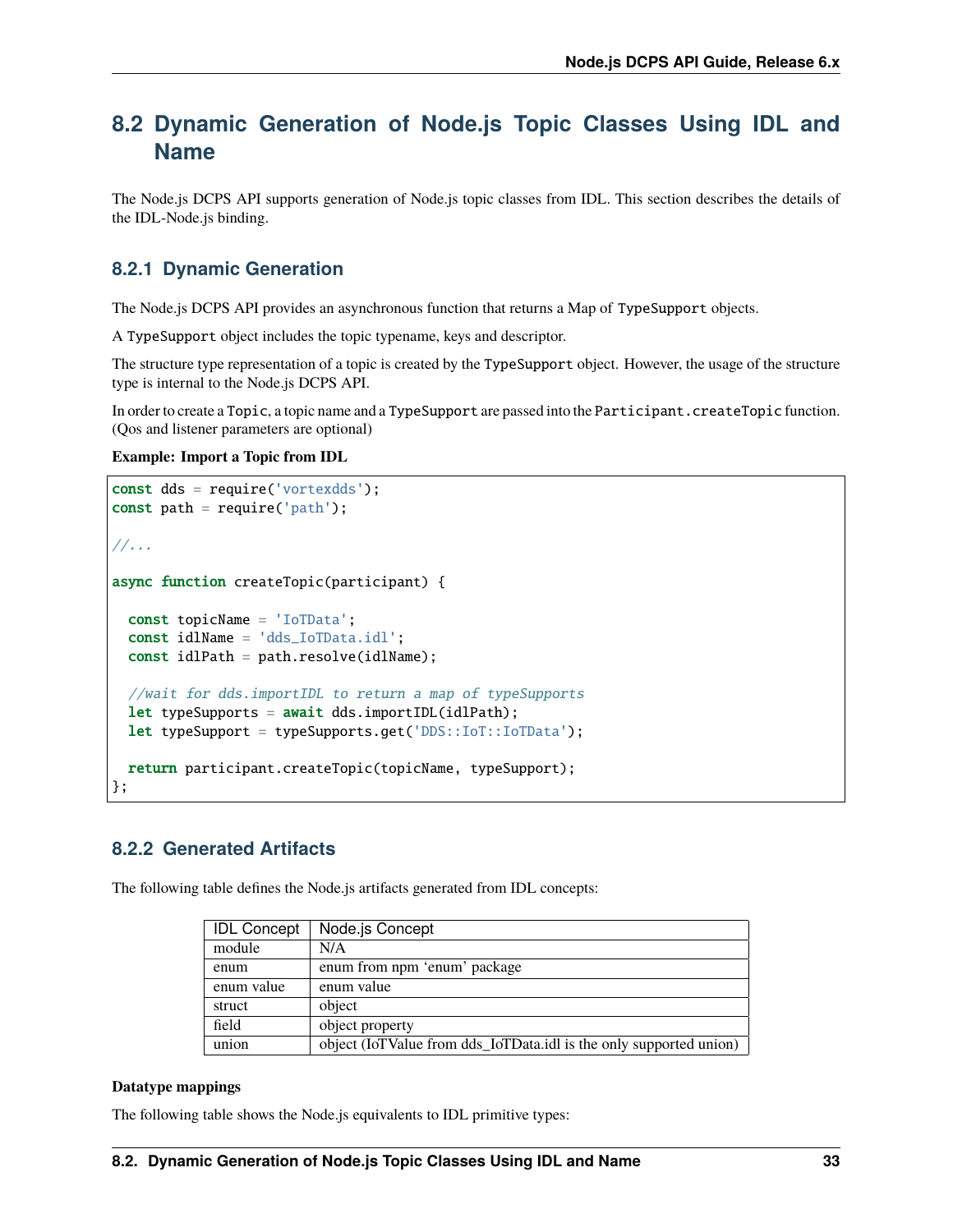| <b>IDL</b> Type | Node.js Type |
|-----------------|--------------|
| boolean         | Boolean      |
| char            | Number       |
| octet           | Number       |
| short           | Number       |
| ushort          | Number       |
| long            | Number       |
| ulong           | Number       |
| long long       | Number       |
| ulong long      | Number       |
| float           | Number       |
| double          | Number       |
| string          | String       |
| wchar           | Unsupported  |
| wstring         | Unsupported  |
| any             | Unsupported  |
| long double     | Unsupported  |

#### **Implementing Arrays and Sequences in Node.js**

Both IDL arrays and IDL sequences are mapped to JavaScript arrays.

# <span id="page-36-0"></span>**8.3 Limitations of Node.js Support**

The Node.js binding has the following limitations:

- Listener is not supported for the Participant, Publisher and Subscriber entities.
- Only the IoTValue union from dds\_IoTData.idl is supported.
- JavaScript does not currently include standard support for 64-bit integer values. 64-bit integers with more than 53 bits of data are represented by String values to avoid loss of precision. If the value will fit inside a JavaScript Number without losing precision, a Number can be used, otherwise use a String. (Refer to IoTData example which demonstrates the usage and ranges for the unsigned and signed 64 bit integers within nodejs.)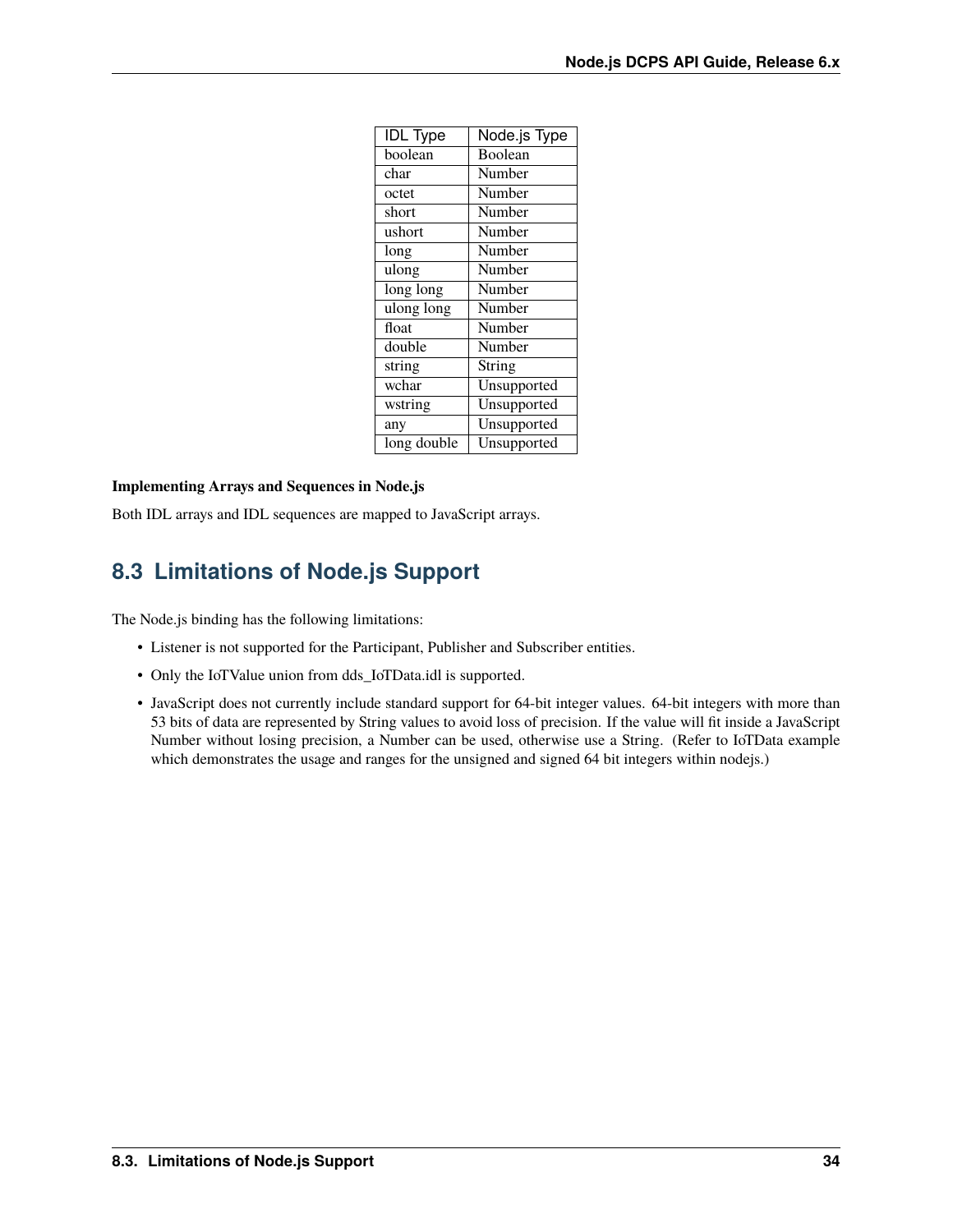### **NINE**

# **CROSS COMPILING NODE.JS APPLICATIONS**

<span id="page-37-0"></span>A cross compiler allows for creating executable code for a target platform other than the one on which the compiler is running (the host machine).

This section provides an overview of how you can cross-compile a Node.js project on a host machine and run it on a target platform.

To cross-compile a node project, all the development needs to be done on the cross-compiling host machine.

### <span id="page-37-1"></span>**9.1 Dependencies on the host machine**

- Node.js LTS 12.16.3 or later (Node.js LTS 12.x version)
- npm (node package manager) version 5.6.0 or later (typically included with a Node.js install)
- Python 2.7 (v3.x.x is not supported)
- make
- An OpenSplice RTE cross compiling build installed

Such installer typically have a name such as,

Pnnn-VortexOpenSpliceRTE-6.x.x-HDE-<host-info>-RTS-<target-info>-installer.run

Example installer:

P748-VortexOpenSpliceRTE-6.x.x-HDE-x86.linux-gcc4.8-glibc2.19-RTSarmv7at2\_vfp\_neon.WRlinux7\_gcc-glibc\_small-installer.run

### <span id="page-37-2"></span>**9.2 Cross-compile Node.js application**

- 1. On the host machine, start a command shell. Setup OSPL environment variables by running release.com or release.bat
- 2. Create a node project folder, if not created:

mkdir <project\_name>

cd <project\_name>

npm init

3. Set CC to <C cross compiler>

Example: *export CC=arm-wrs-linux-gnueabi-gcc*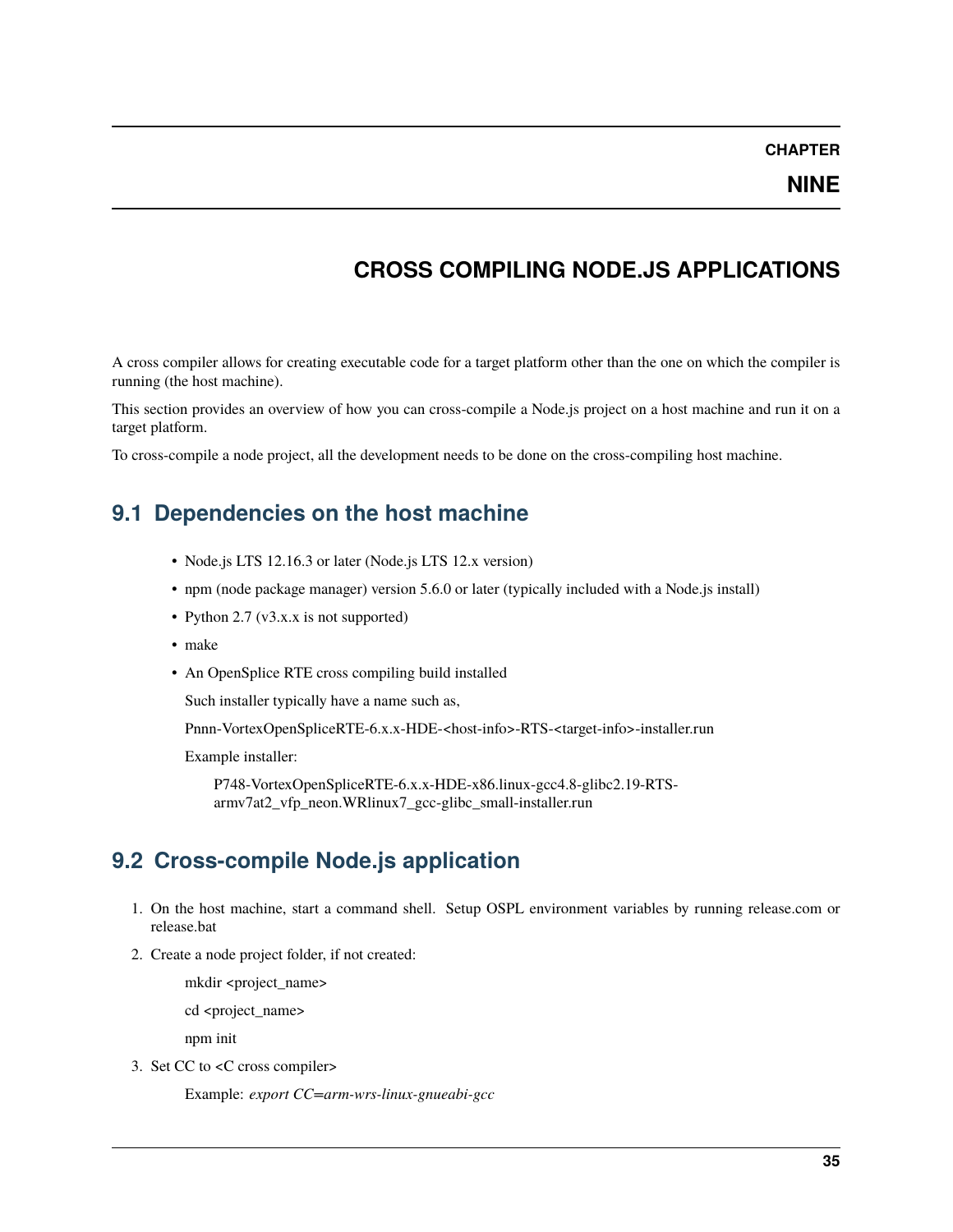- 4. Set CXX to <C++ cross compiler>
	- Example: *export CXX=arm-wrs-linux-gnueabi-g++*
- 5. Change directory to your Node.js project folder
- 6. Cross-compile the Node.js DCPS api package to your project by executing following command (on linux):

```
npm --target_arch=<target_arch_name> install $OSPL_HOME/tools/nodejs/vortexdds-x.y.z.tgz
```
7. Run the following command to cross-compile your Node.js application dependencies:

```
npm --target_arch=<target_arch_name> install
```
# <span id="page-38-0"></span>**9.3 Compile IDL file into XML document**

The Node.js DCPS API package has a runtime dependency on *idlpp*. The *idlpp* is the Vortex OpenSplice IDL Preprocessor. It will be unavailable on the target machine. In order to eliminate the dependency on *idlpp*, you need to compile idl files to generate xml documents.

There are two ways of doing this:

1. Invoke the 'compile-idl' script provided by the Node.js DCPS API package

(OR)

2. Directly invoke the idlpp command to compile an idl file

#### <span id="page-38-1"></span>**9.3.1 Invoke 'compile-idl' script to generate XML**

The 'compile-idl' script provided by the Node.js DCPS API package will compile ALL the idl files of the current working directory into xml documents and put them in the same directory path of the source idl files.

A generated file will be named as '<idl\_file\_name>.idl.xml' file. For example, for 'Chat.idl' file the generated xml file will be 'Chat.idl.xml'.

You will need to re-run this script if you change the idl file or add any new idl file(s) into your project directory.

This script will ignore all the idl files inside the 'node\_modules' directory.

**Note:** If you get any error when running the provided Node.js script, or if you do not want to compile all of the idl files in your project directory, you can directly invoke the idlpp command to compile an idl file and write the result to an xml file (see *[Invoke IDLPP to generate XML](#page-39-0)*).

Steps to run 'compile-idl' script:

- 1. Change directory to your Node.js application folder
- 2. Edit your application's 'package.json' file to add a script entry for "cidl" : "compile-idl":

**Example: package.json file**

```
{
  ...
  "name": "pingpong",
  "version": "1.0.0",
```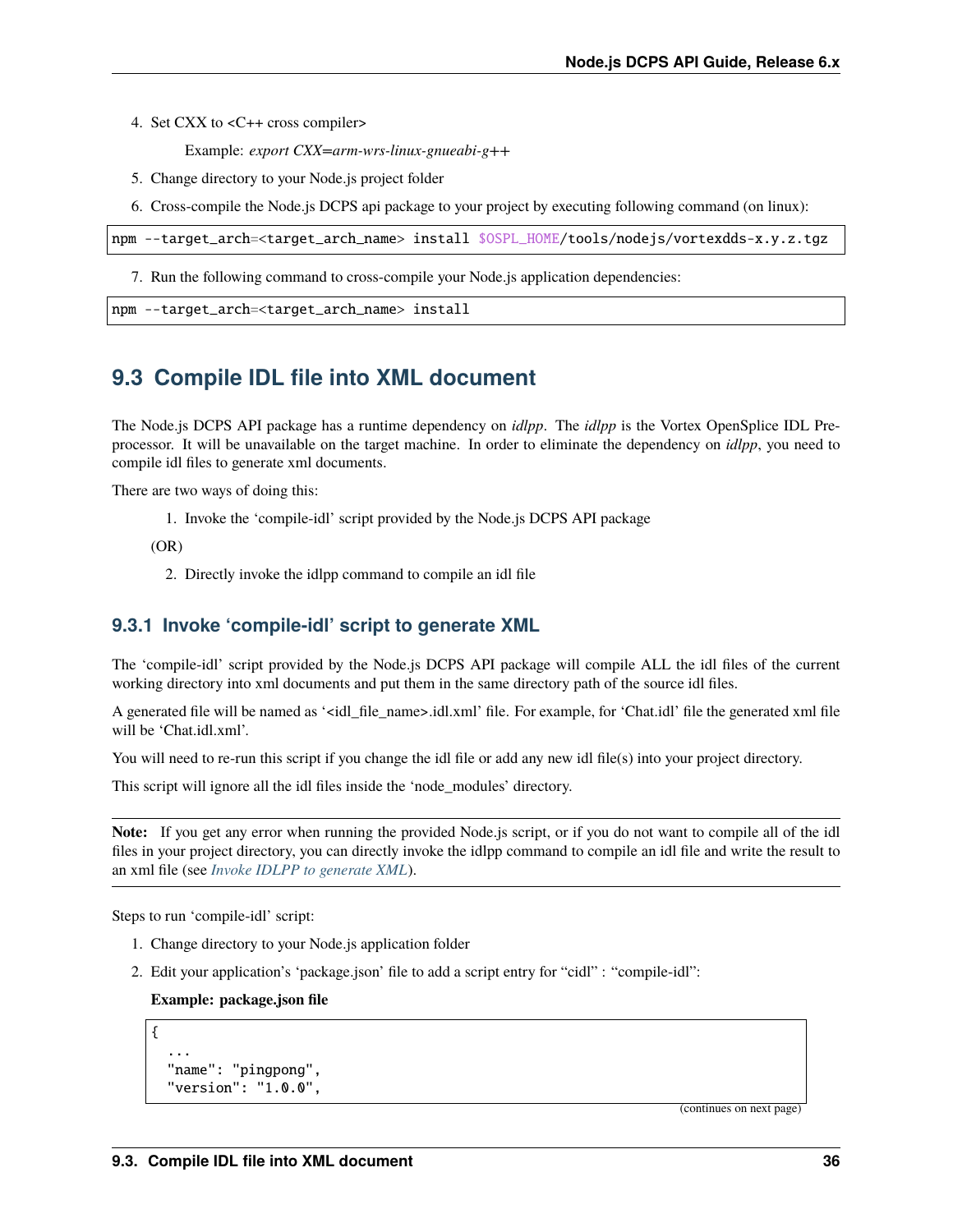```
"scripts": {
    "cidl": "compile-idl"
  },
  "author": ""
  ...
}
```
3. Run the script:

npm run cidl

#### <span id="page-39-0"></span>**9.3.2 Invoke IDLPP to generate XML**

IDLPP can be directly invoked to compile an idl file and write the result to an xml file.

This option may be preferred IF it is not desirable to compile all of the idl files in your project directory.

It is also an alternative option IF errors are encountered while attempting to run the "compile-idl" script in *[Invoke](#page-38-1) ['compile-idl' script to generate XML](#page-38-1)* section.

On Linux host machine, follow the steps below to generate xml from an idl file:

- 1. Open a Linux terminal and change directory to the location of the idl file that you need to compile
- 2. Run the 'idlpp -l pythondesc' command for your idl file.

Example:

idlpp -l pythondesc idl\_file\_name.idl > idl\_file\_name.idl.xml

**Note:** The name of the xml file to be generated must be the same as the source idl file name.

### <span id="page-39-1"></span>**9.4 Copy Node.js application into target platform**

After you cross-compile your Node.js application and generate xml from idl file, copy your Node.js application directory (containing all the sub-directories, cross-compiled dependencies and the generated xml file(s)) into the target platform.

### <span id="page-39-2"></span>**9.5 On the target platform**

#### <span id="page-39-3"></span>**9.5.1 Prerequisites**

• Install OpenSplice RTS

Follow the instructions provided for installing OpenSplice on the target platform. If you have a problem running OpenSplice on the target platform, please contact customer support for more information.

- Install Node.js
	- **–** Install Node.js for the target platform from [https://nodejs.org/en/download/.](https://nodejs.org/en/download/)

(or)

**–** Cross-compile Node.js source if Node.js install fails: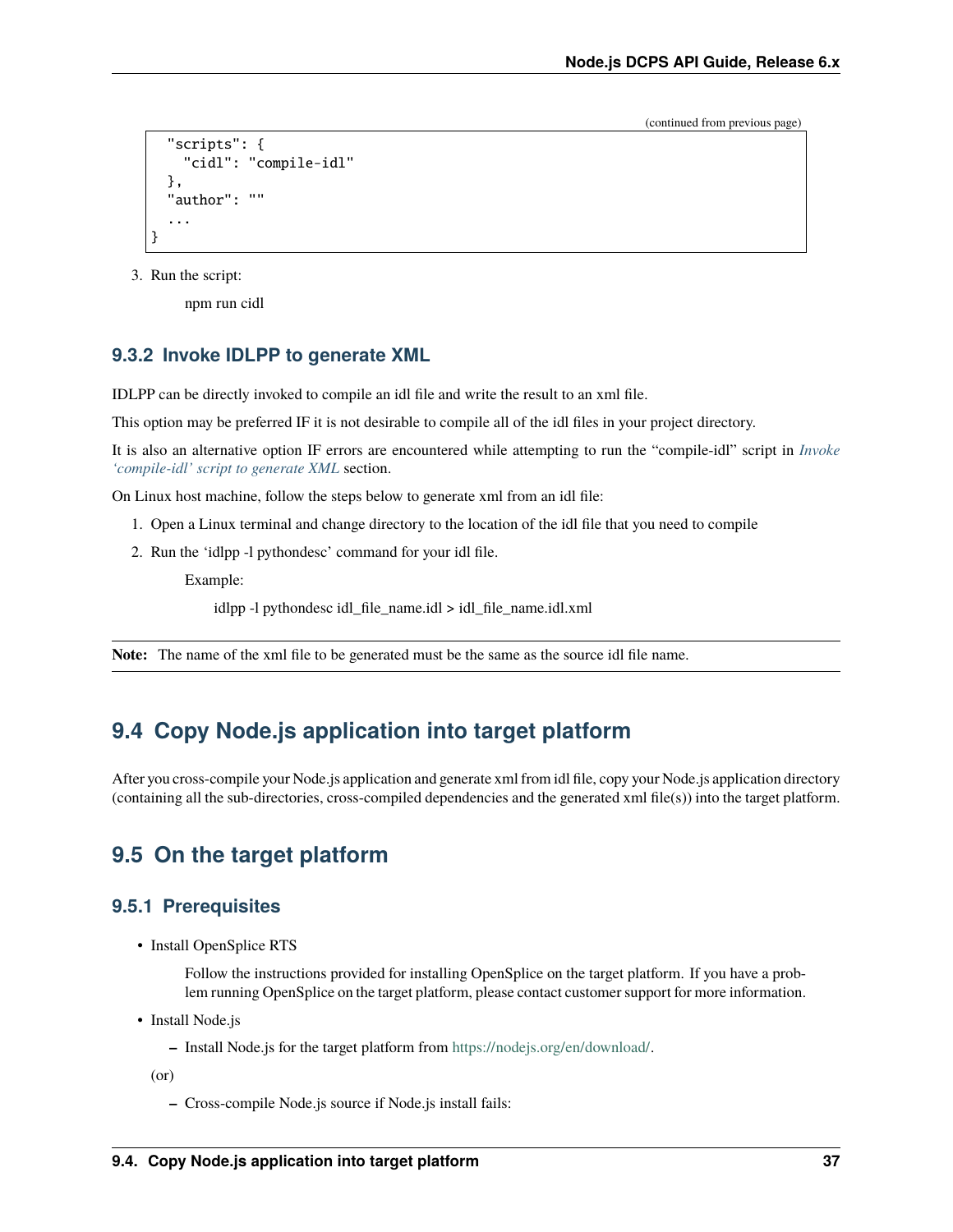If the installed Node.js does not work on target platform, you can cross-compile the Node.js source code on the host machine.

Following section gives the instructions of how you can cross-compile Node.js source code for the target platform.

#### <span id="page-40-0"></span>**9.5.1.1 How to cross-compile Node.js for target platform if Node.js install fails**

Steps to cross-compile Node.js source on the host machine:

- 1. Download Node.js source code from [https://nodejs.org/en/download/.](https://nodejs.org/en/download/)
- 2. Extract and cd to the source directory.

Example:

cd node-v12.16.3

- 3. Set CC to <C cross compiler>
- 4. Set CXX to <C++ cross compiler>
- 5. Run the configure script to set up things for cross compilation:

```
./configure --dest-cpu=<target_platform> --cross-compiling --dest-os=<target_
\leftrightarrow0S>
```
Example:

```
./configure --dest-cpu=arm --cross-compiling --dest-os=linux
```
6. Run '*make*'

This should generate executable node for the target platform inside the 'out/Release' directory.

**Note:** If you get errors about 'icupkg' while building node source, you can try adding '–without-intl' and '–withoutsnapshot' flags to the configure line and make again.

```
./configure --dest-cpu=<target_platform> --cross-compiling --dest-os=<target_os>
--without-intl --without-snapshot
```
### <span id="page-40-1"></span>**9.5.2 Run cross-compiled Node.js application on the target**

1. On target platform, setup OSPL environment variables by running release.com or release.bat

source ./release.com

- 2. Change directory to your Node.js application folder
- 3. Start the node application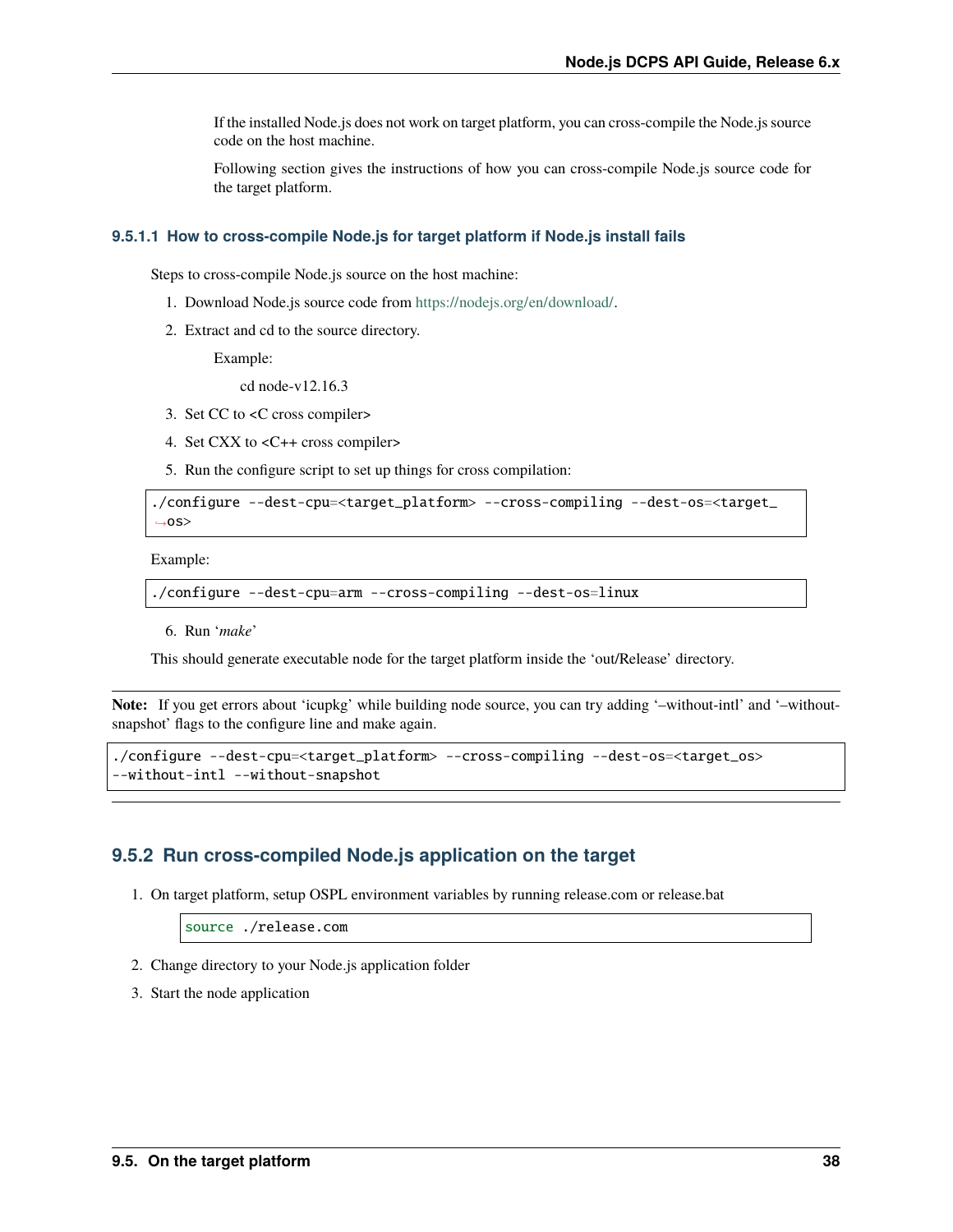### **TEN**

# **CONTACTS & NOTICES**

### <span id="page-41-1"></span><span id="page-41-0"></span>**10.1 Contacts**

#### **ADLINK Technology Corporation**

400 TradeCenter Suite 5900 Woburn, MA 01801 USA Tel: +1 781 569 5819

#### **ADLINK Technology Limited**

The Edge 5th Avenue Team Valley Gateshead NE11 0XA UK Tel: +44 (0)191 497 9900

#### **ADLINK Technology SARL**

28 rue Jean Rostand 91400 Orsay France Tel: +33 (1) 69 015354

Web: <https://www.adlinktech.com/en/data-distribution-service> Contact: <https://www.adlinktech.com/en/data-distribution-service> E-mail: [ist\\_info@adlinktech.com](mailto:ist_info@adlinktech.com) LinkedIn: <https://www.linkedin.com/company/79111/> Twitter: [https://twitter.com/ADLINKTech\\_usa](https://twitter.com/ADLINKTech_usa) Facebook: <https://www.facebook.com/ADLINKTECH>